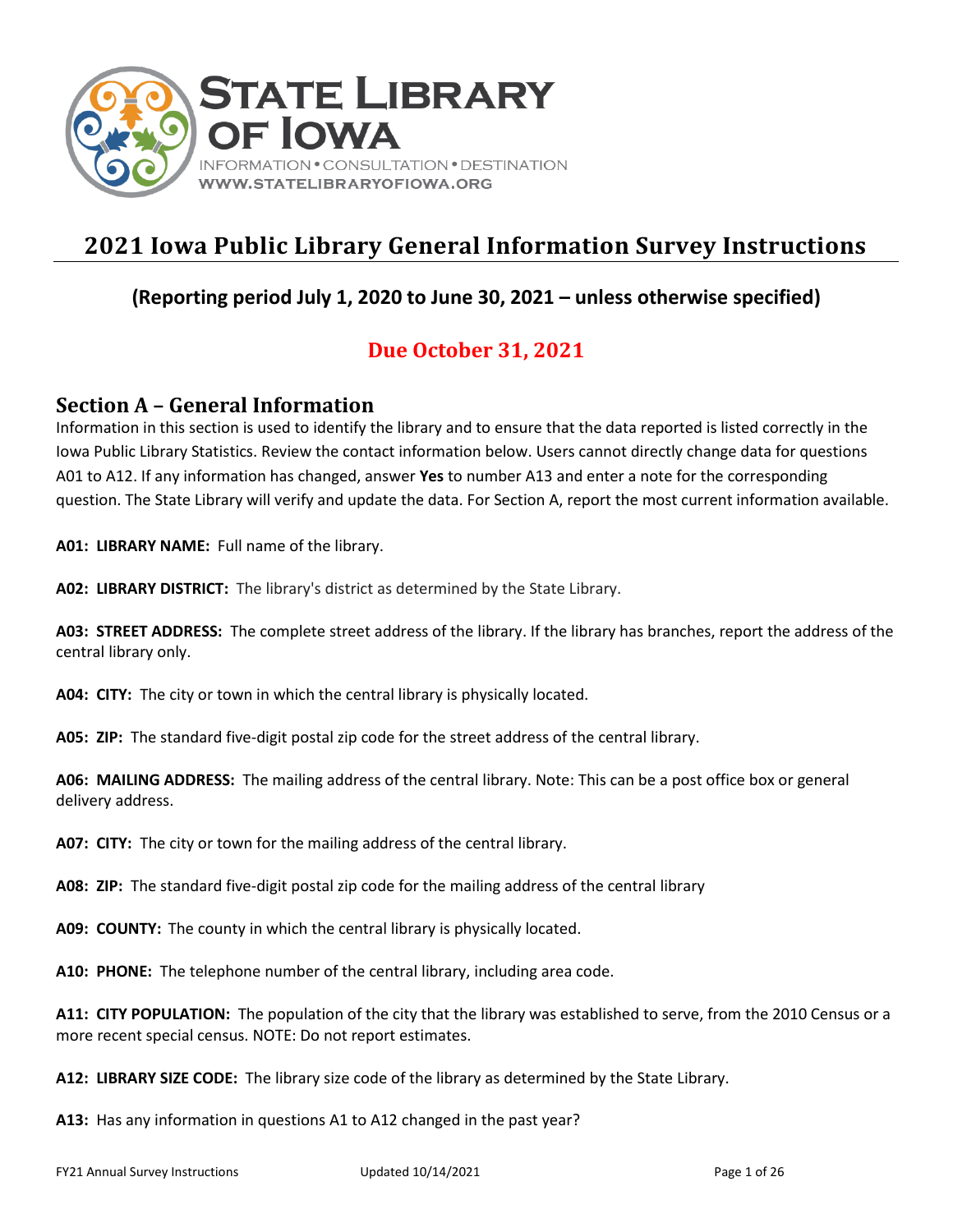- YES Check YES and enter the correction in a note. Staff from The State Library will verify and update the information.
- NO Check NO and Continue with question A14.

**A14: LIBRARY DIRECTOR/ADMINISTRATOR NAME**: The name of the person hired to be responsible for operating the library. If more than one person is responsible for operating the library, list one name only.

## **Section B – Paid Staff and Salary Information**

**Include all paid staff on the library's payroll. Include unfilled positions if a search is currently underway. Do not report workers paid by other agencies such as Green Thumb employees or work study students. Do not report workers hired through a cleaning or landscape business. Report all positions as of June 30, 2021.**

**B01: TOTAL NUMBER OF PAID LIBRARIANS:** Count the number of paid staff with the title of librarian. Staff members are considered librarians if they do paid work that usually requires professional training and skill in the theoretical and/or scientific aspects of library work, as distinct from its mechanical or clerical aspect. Staff members are considered librarians if they do professional library work such as administration, reference, cataloging, youth services, or selection. Librarians may possess a Masters of Library Science degree, but it is not necessary to be considered a librarian for the purpose of this question.

**B02: TOTAL NUMBER OF ALL PAID LIBRARIAN HOURS WORKED PER WEEK:** Count the number of hours worked per week by paid librarians as defined on line B01. If a weekly total is unknown, it is acceptable to take the annual total number of hours worked and divide by 52. For example, if a library has two librarians who work a total of 4160 hours per year, 80 would be reported for the weekly hours worked. (4160 hours  $\div$  52 = 80)

**B03: PAID LIBRARIANS FTE (B02÷40):** Automatically divides line B02 by 40 to determine total FTEs worked.

**B04: TOTAL NUMBER OF ALL OTHER PAID STAFF:** Count the total number of all other paid staff. This includes all other paid employees including plant operations, security, maintenance, pages, shelvers, etc.

**B05: TOTAL NUMBER OF ALL OTHER PAID STAFF HOURS WORKED PER WEEK:** Count the total number of hours worked per week by all other paid staff as defined on line B04. If a weekly total is unknown, it is acceptable to take the annual total number of hours worked and divide by 52. For example, if a library has two employees who work a total of 4160 hours per year, 80 would be reported for the weekly hours worked. (4160 hours  $\div$  52 = 80)

**B06: ALL OTHER PAID STAFF FTE (B05÷40):** Automatically divides line B05 by 40 to determine total FTEs worked.

**B07: TOTAL NUMBER OF PAID STAFF:** Automatically adds lines B01 and B04 to determine total number of paid staff.

**B08: TOTAL PAID STAFF FTE (B03 + B06):** Automatically adds line B03 and line B06 to determine total FTEs worked.

**B09: HOW MANY OF THE PAID LIBRARIANS FROM LINE B01 HAVE AN ALA ACCREDITED MASTERS OF LIBRARY SCIENCE** 

**DEGREE:** Count the total number of paid librarians, as reported on line B01, possessing an ALA accredited Masters of Library Science degree. Staff members are considered librarians if they do paid work requiring professional training and skill in the theoretical and/or scientific aspects of library work, as distinct from its mechanical or clerical aspect. Staff members are considered librarians if they do professional library work such as administration, reference, cataloging, youth services, or selection.

FY21 Annual Survey Instructions **EXECUTE:** Updated 10/14/2021 **Page 2** of 26 and Page 2 of 26 **B10: TOTAL NUMBER OF HOURS WORKED PER WEEK BY LIBRARIANS FROM LINE B09 WITH AN ALA ACCREDITED MASTERS OF LIBRARY SCIENCE DEGREE:** Count the total number of hours worked per week by paid librarians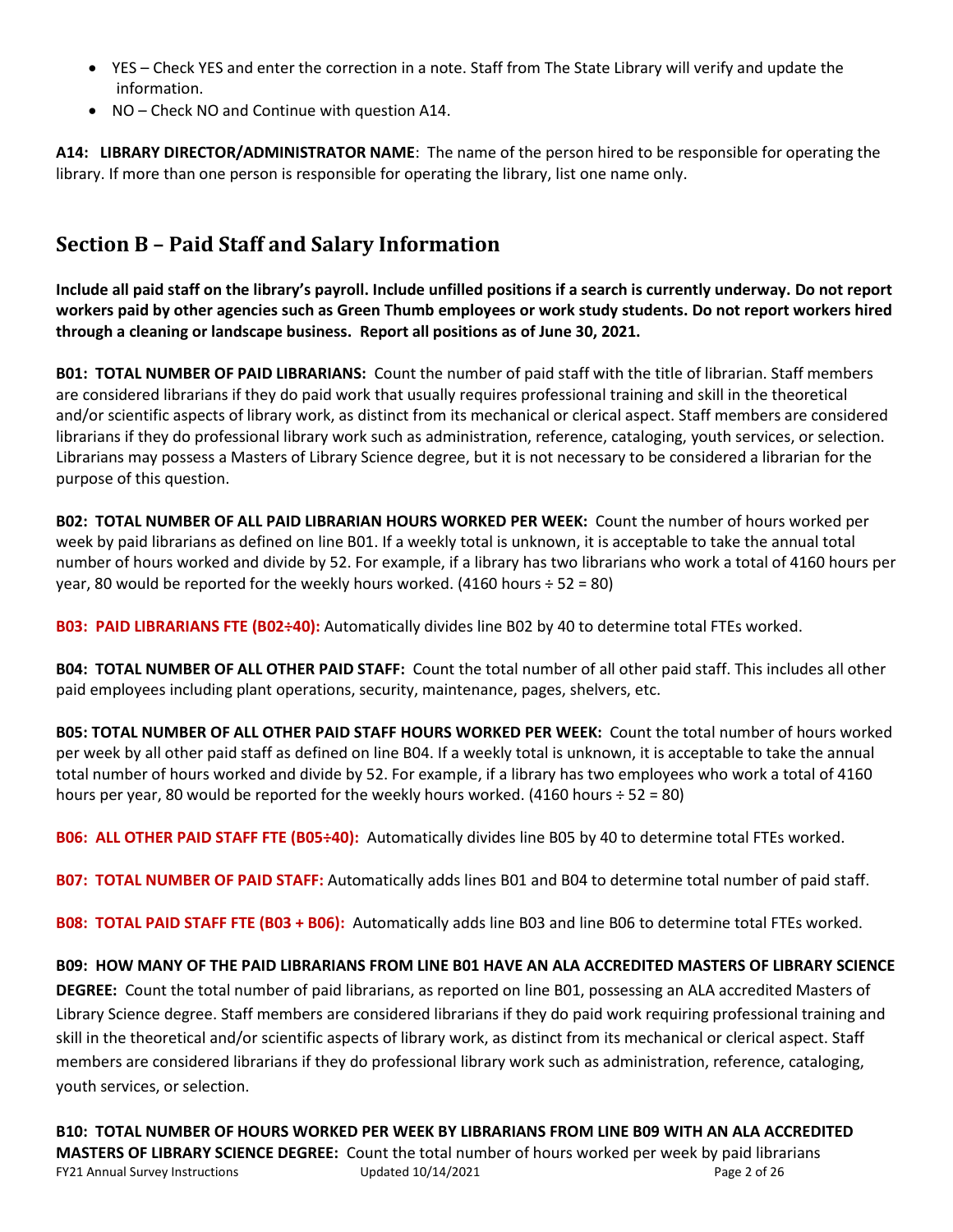possessing an ALA accredited Masters of Library Science degree, as reported on line B09. If a weekly total is unknown, it is acceptable to take the annual total number of hours worked and divide by 52. For example, if a library has two employees who work a total of 4160 hours per year, 80 would be reported for the weekly hours worked. (4160 hours ÷  $52 = 80$ 

**B11: TOTAL FTE LIBRARIANS WITH MASTERS OF LIBRARY SCIENCE DEGREE (B10÷40):** Automatically divides line B10 by 40 to determine total FTEs worked.

**B12: STARTING DATE OF CURRENT DIRECTOR IN DIRECTOR'S POSITION:** Enter the starting date of the current director at the director's position. If the position is currently unfilled, leave this question blank.

### *Salary Information*

Report the hourly salary for the positions listed below if employed by your library. Do not report one staff member more than once even if they perform multiple jobs. Refer to the instructions for more detailed information on each position. Do not report assistant director or department heads unless that role is part of their official job description. Do not report workers paid by other agencies such as Green Thumb employees or work study students. Do not report workers hired through a cleaning or landscape business. Report hourly salary amounts as of June 30, 2021.

**B13: HOURLY SALARY OF THE DIRECTOR:** Do not report the same staff member more than once. If the director is also the children's librarian or other position listed below, only report the salary as a director on line B13.

**B14: HOURLY SALARY OF ASSISTANT DIRECTOR:** Report this number if the library employs an assistant director and assistant director is part of the employee's job title. Do not report the same staff member more than once. If the assistant director is also the children's librarian or other position listed below, only report the salary as the assistant director on line B14.

**B15: HOURLY AVERAGE SALARY OF DEPARTMENT HEADS:** Report this number if the library has employees that supervise other staff members. This will most likely only occur in larger libraries. If the library has more than one department head, report an average. Do not report the director's or assistant director's salary on this line.

**B16: HOURLY AVERAGE SALARY OF THE CHILDREN'S LIBRARIAN:** Report this number if the library employs a children's librarian. If the library has more than one children's librarian, report the average salary. Do not report the same staff member more than once. If the director or assistant director is also the children's librarian, only report the salary on B13 or B14.

**B17: HOURLY AVERAGE SALARY OF LIBRARY CLERKS:** If the library has more than one clerk, report the average.

**B18: HOURLY AVERAGE SALARY OF SHELVERS OR PAGES:** If the library has more than one shelver or page, report the average.

**B19: HOURLY AVERGE SALARY OF JANITORIAL OR BUILDING MAINTENANCE STAFF:** Only report janitorial/building maintenance staff if they are an employee of the library. Do not report pay to workers hired through a cleaning business. If the library has more than one staff member in this position, report the average.

## **Section C – Capital Income and Expenditures**

Capital income is intended to pay for large one-time library purchases. This section should not reflect any income or expenditure used for the regular operations of the library. If your library had any major one-time capital expenditures during FY21 report them in this section. Otherwise, skip to section D.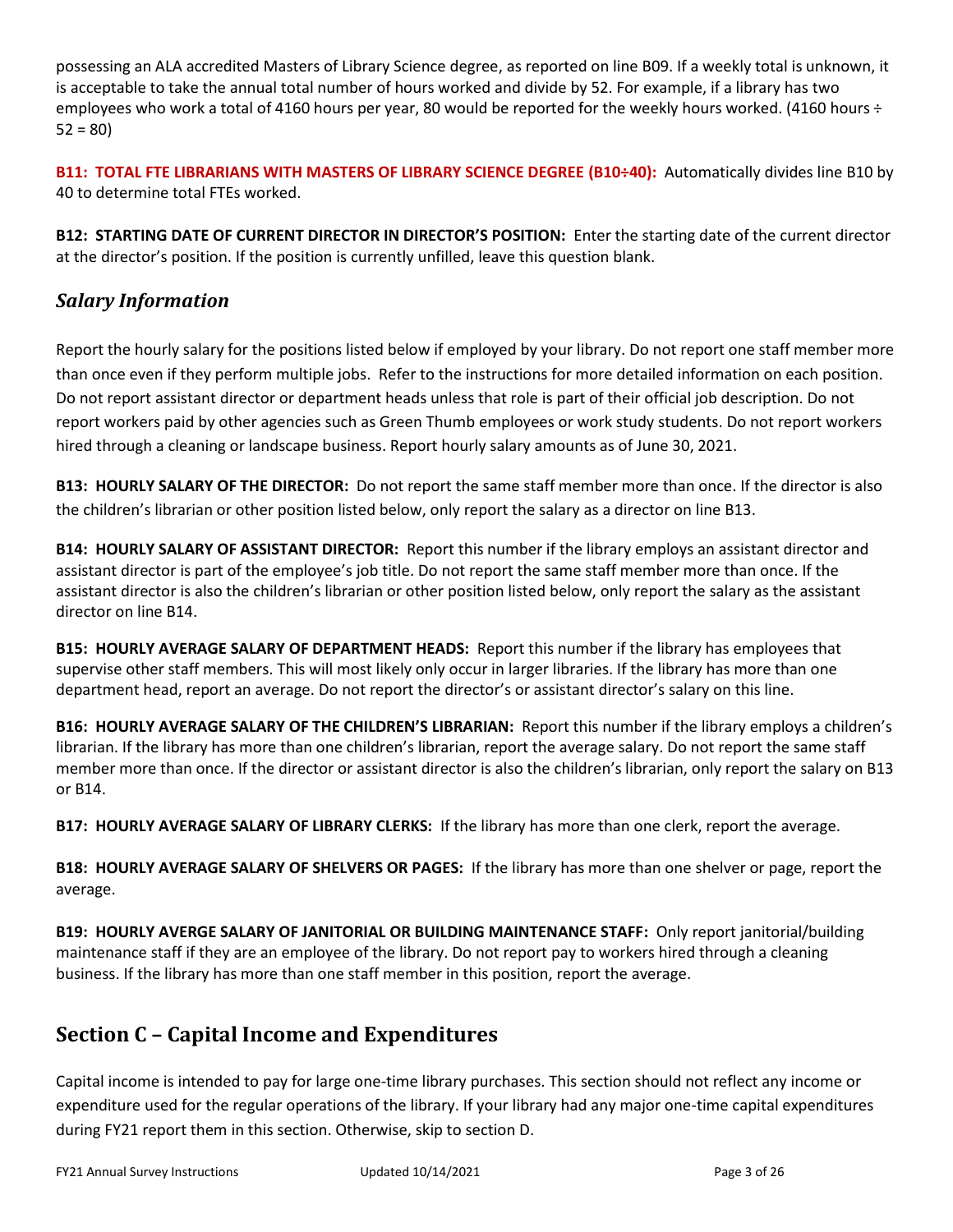### **For Capital Income and Expenditures**

- ➢ Show all sources of capital funds for FY21 (July 1, 2020 June 30, 2021).
- $\triangleright$  If your library does not receive capital income from a source enter a 0 (zero).
- $\triangleright$  If your library receives capital income from a source, but the amount is unknown, enter N/A.
- $\triangleright$  Report all capital income and expenditures as whole dollars only. Round to the nearest dollar.

### **For Capital Income**

#### **Report all income for major capital expenditures, by source of income. Include funds received for**

- 1. Site acquisition
- 2. New buildings, additions to buildings, or renovation of library buildings
- 3. Furnishings, equipment, and initial collections for new buildings, additions, or renovations
- 4. Major building updates or repairs including roof, painting, carpeting, furnace, central air, etc.
- 5. New computer hardware and software used to support library operations, link to networks, or run information products
- 6. Replacement and repair of existing furnishings and equipment
- 7. New vehicles
- 8. Other major one-time projects

### **DO NOT report income for**

- $\triangleright$  Regular purchase of library materials Report in section D
- $\triangleright$  Payments for regular operating costs such as utilities, insurance, etc. Report in section D
- $\triangleright$  Investments for capital appreciation
- $\triangleright$  Income passed through to another agency
- $\triangleright$  Funds unspent in the previous fiscal year (e.g., carryover).

### **Did your library have any major one-time capital projects in FY21?**

- **YES - Answer questions C01 - C06**
- **NO - Skip to Section D**

**C01: CAPITAL FUNDS FROM LOCAL GOVERNMENT (CITY, COUNTY):** Report all governmental funds designated by the community, county, district, or region and available to the public library for the purpose of major capital expenditures. Do not include state and/or federal money distributed by the local government.

**C02: CAPITAL FUNDS FROM STATE SOURCES:** Report all governmental funds distributed by the State Library or other state government agencies for the purpose of major capital expenditures. Do not include federal money distributed by the state.

**C03: CAPITAL FUNDS FROM FEDERAL SOURCES:** Report federal governmental funds, including federal funds distributed by the state, city, county, district, or region, and grants and aid received by the library for the purpose of major capital expenditures. NOTE: Federal funding for public libraries is very rare. If you receive federal funding, create a note to indicate how the funds are used.

**C04: CAPITAL FUNDS FROM PRIVATE SOURCES:** Report non-governmental funds, including grants, received by the library for the purpose of major capital expenditures. Report grants for Operating Income on line D11.

**C05: TOTAL CAPITAL INCOME (LINES C01+C02+C03+C04):** Automatically sums lines C01 to C04 to calculate Total Capital Income. NOTE: Total capital income and total capital expenditures are not expected to be equal.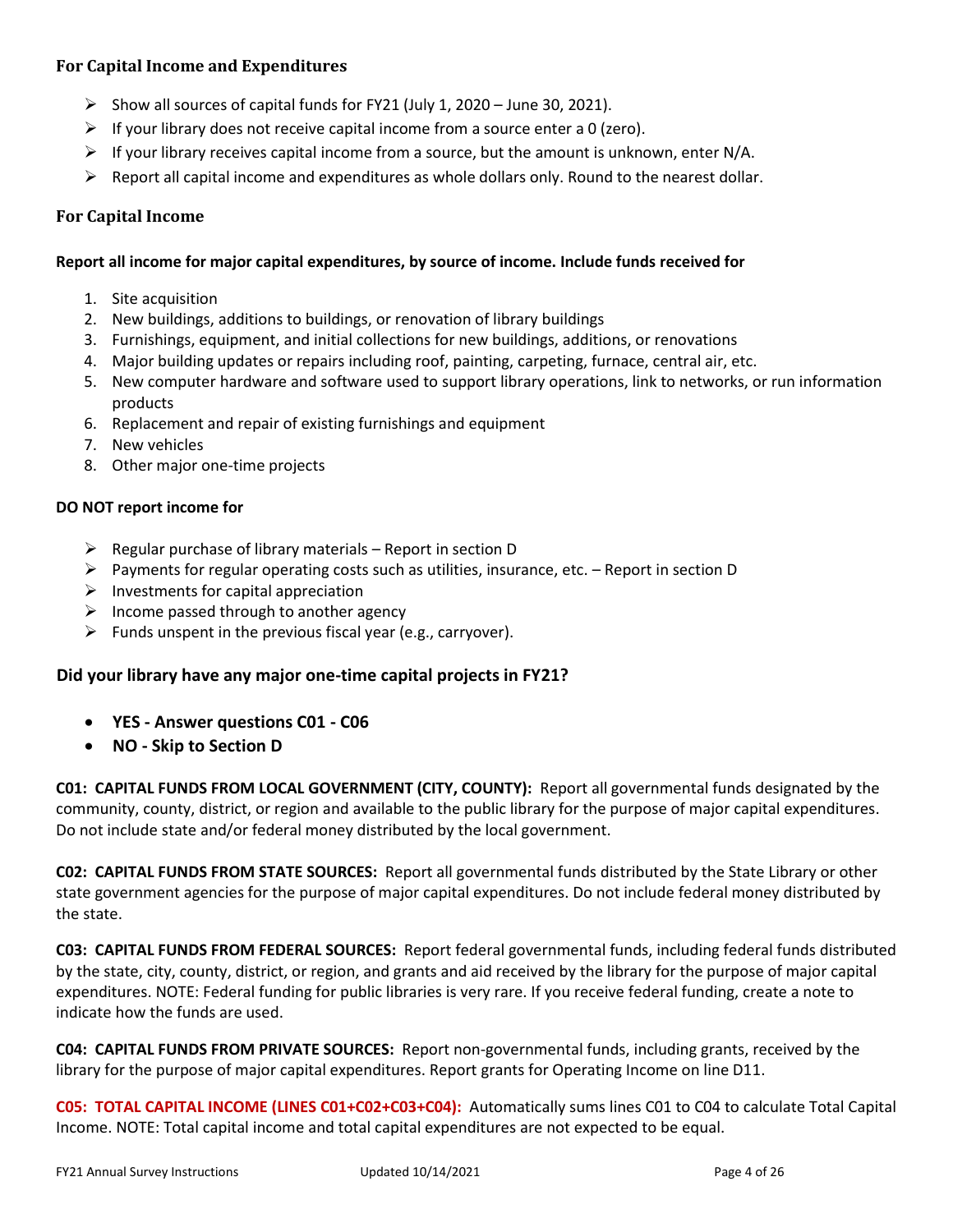### **For Capital Expenditures**

#### **REPORT ALL CAPITAL EXPENDITURES FOR THE ACQUISITION OF OR ADDITIONS TO FIXED ASSETS SUCH AS**

- ❖ Site acquisition
- ❖ New buildings, additions to buildings, or renovation of library buildings
- ❖ Furnishings, equipment, and initial collections for new buildings, additions, or renovations
- ❖ Computer hardware and software used to support library operations, to link to networks, or to run information products
- ❖ Replacement and repair of existing furnishings and equipment
- ❖ New vehicles
- ❖ Other one-time major projects

#### **DO NOT REPORT EXPENDITURES FOR**

- ❖ Regular purchase of library materials Report in section D
- ◆ Regular operating costs such as utilities, insurance, etc. Report in section D
- ❖ Investments for capital appreciation

**C06: TOTAL CAPITAL EXPENDITURES:** Report total expenditures for capital projects. NOTE: Total capital income and total capital expenditures are not expected to be equal.

### **Section D – Operating Income and Expenditures**

### **OPERATING INCOME**

Operating income covers the current and recurrent costs necessary to support the provision of library services. Report income used for operating expenditures by source. Include federal, state, local, and non-governmental income.

#### **REPORT ALL SOURCES OF FUNDS FOR FY20 (JULY 1, 2020 – JUNE 30, 2021).**

- ❖ If your library does not receive operating income from a source enter a 0 (zero)
- ❖ If your library receives operating income from a source, but the amount is unknown, enter N/A
- ❖ Report all income in whole dollars only. Round to the nearest dollar

#### **DO NOT REPORT**

- ❖ Income for capital expenditures as reported in Section C
- ❖ Contributions to endowments
- ❖ Income passed through to another agency
- ❖ Funds unspent in the previous fiscal year carryover
- ❖ The value of any contributed or in-kind services
- ❖ The value of any non-monetary gifts and donations
- ❖ E-Rate discounts as income

**D01: CITY INCOME RECEIVED FROM THE CITY'S GENERAL FUND (EXCLUDE INCOME FROM SPECIAL LEVIES):** Report all funds designated by the city and available for expenditure by the public library. Include salary and wages, employee benefits and plant operations paid by the city on behalf of the library if available. Do not include county, state, federal, and other funds passed through local government for library use. Report these funds with county, state, or federal government income, as appropriate.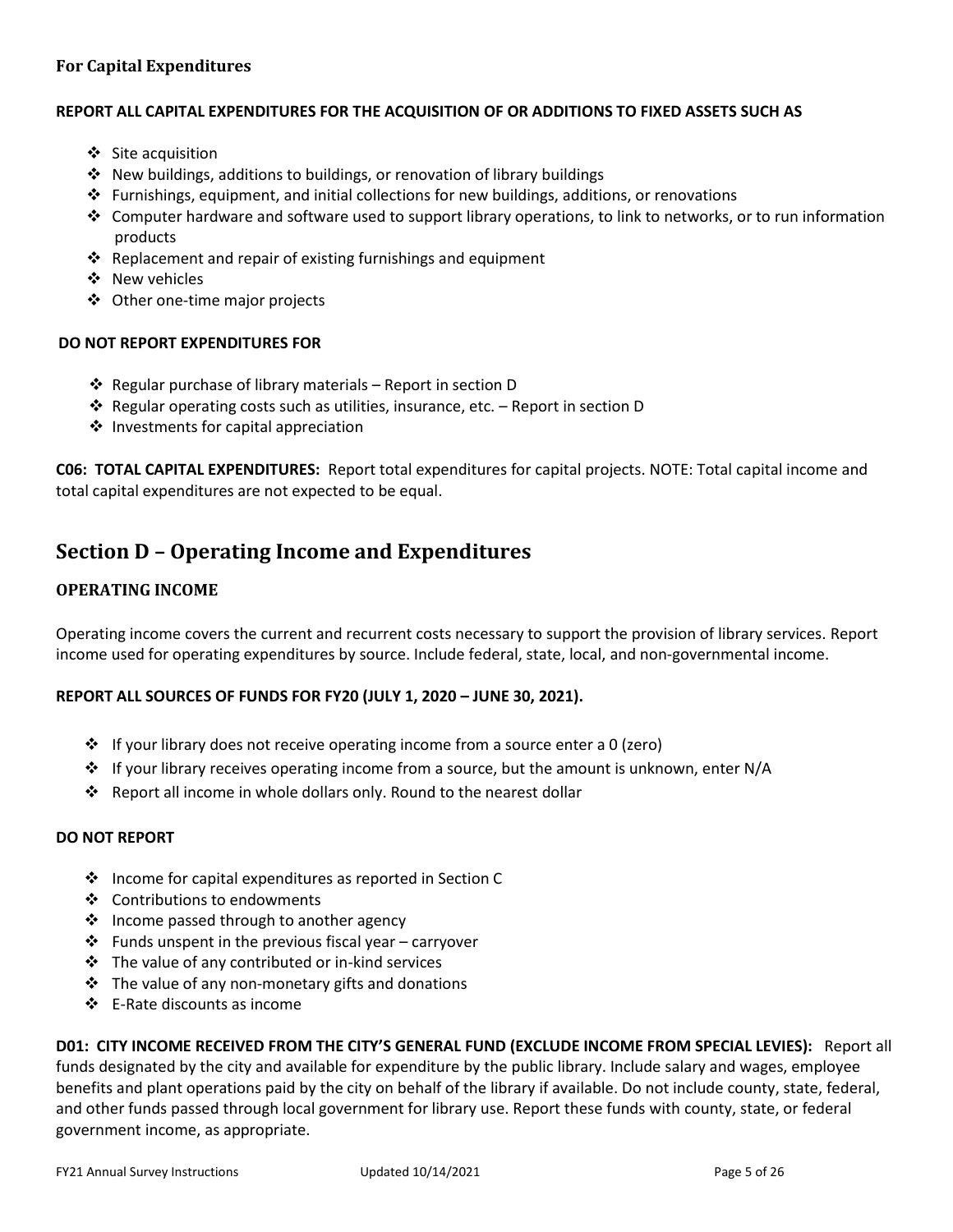**D02: CITY INCOME RECEIVED FROM SPECIAL LEVIES:** Special levies include the special library levy, the cultural levy, local sales tax, or any other special levy for operating expenses.

**D03: COUNTY INCOME RECEIVED FROM ALL COUNTIES:** Report the income from each county (including your own) that provides funding to your library. Include salary and wages, employee benefits and plant operations paid by the county on behalf of the library if available. Do not include state, federal, and other funds passed through local government for library use. Report these funds with state or federal government income, as appropriate.

**D04: INCOME RECEIVED FROM CONTRACTING CITIES IN IOWA. DO NOT REPORT INCOME FROM YOUR OWN CITY ON THIS LINE:** Include all funds from contracts for service with other cities in Iowa. Income from cities from other states or townships should be reported on line D05. Income from your city should be reported on lines D01 and D02.

**D05: OTHER GOVERNMENTAL INCOME RECEIVED:** Report all funds received from local governmental sources other than those listed in lines D01 to D04. Examples include townships or cities from other states.

**D06: TOTAL LOCAL GOVERNMENT OPERATING INCOME RECEIVED (D01+DO2+D03+D04+D05)**: Automatically sums lines D01, D02, D03, D04, and D05 to give Total Local Government Operating Income.

**D07: STATE FUNDING RECEIVED FROM THE STATE LIBRARY OF IOWA**: Include payments received for Enrich Iowa – Direct State Aid, Open Access, and ILL Reimbursement. Prefilled and locked by the State Library. Please verify and contact Scott Dermont if data entered is incorrect.

**D08: OTHER INCOME RECEIVED FROM THE STATE OF IOWA:** Include any state funds other than state funding administered by the State Library. Do not include federal funds passed through state government for library use. Report these funds with federal government income, as appropriate.

**D09: TOTAL STATE GOVERNMENT OPERATING INCOME RECEIVED (D07 + D08):** Automatically sums lines D07 and D08 to determine Total State Government Operating Income.

**D10: TOTAL FEDERAL GOVERNMENT INCOME RECEIVED:** Report all income from Federal sources. NOTE: Federal funding for public libraries is very rare. If you receive federal funding, create a note to indicate how the funds are used.

**D11: TOTAL NON-GOVERNMENTAL GRANTS RECEIVED:** A grant is a sum of money given as financial assistance and intended to foster research or innovative projects. Examples are the Bill and Melinda Gates Foundation, the R. J. Carver Charitable Trust, and community foundations. Report grants received for Capital projects on line C04.

**D12: ENDOWMENTS AND GIFTS RECEIVED (ONLY REPORT IF MONEY WAS ALSO SPENT IN FY18):** Report all gifts and donations of money from all sources, other than grants. Report grants on line D11. Do not report if the endowments and gifts received were not also spent during FY21. Report this money as income and expenditure the year that it is spent.

DO NOT include the value of gifts and donations of books or other library materials and equipment. DO NOT include the value of any contributed service or the value of "in-kind" gifts and donations.

**D13: FINES AND/OR FEES RECEIVED:** Report all income from overdue fines, non-resident fees, photocopy fees, equipment rental, etc. Do not report this as income if it is returned to the city's general fund.

**D14: OTHER INCOME RECEIVED:** Report other non-governmental income not already reported in lines D11-D13. DO NOT include the value of any contributed service or the value of "in-kind" gifts and donations.

**D15: TOTAL NON-GOVERNMENTAL OPERATING INCOME RECEIVED (D11+D12+D13+D14):** Automatically sums together lines D11, D12, D13, and D14 to determine Total Non-Governmental Operating Income.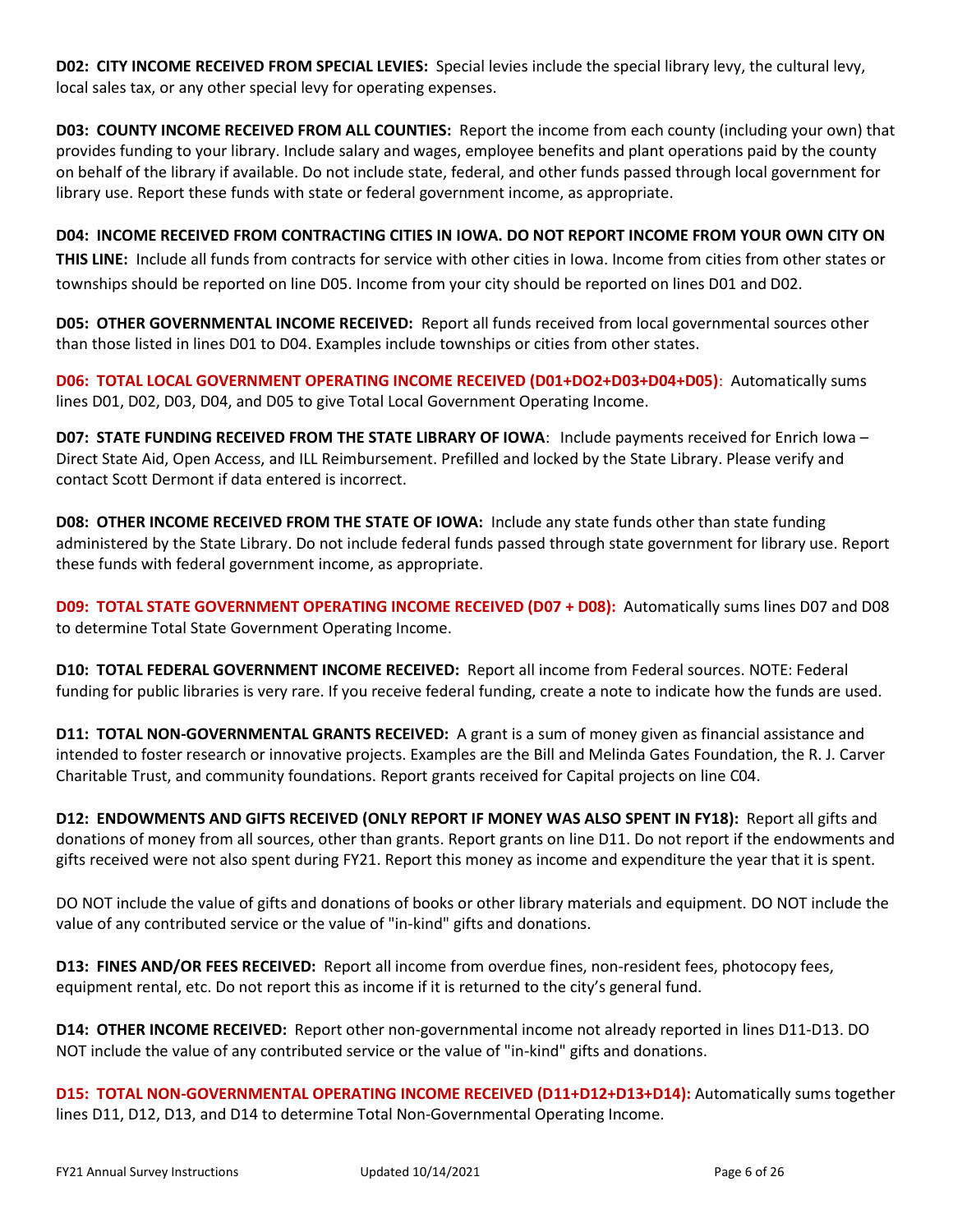**D16: TOTAL OPERATING INCOME RECEIVED (D06+D09+D10+D15):** Automatically sums together lines D06, D09, D10, and D15 to determine Total Operating Income Received.

### **OPERATING EXPENDITURES**

Operating expenditures are the current and recurrent costs necessary to support the provision of library services. Significant costs, especially benefits and salaries, that are paid by other taxing agencies (government agencies with the authority to levy taxes) "on behalf of" the library may be included if the information is available. Only such funds that are supported by expenditure documents (such as invoices, contracts, payroll records, etc.) at the point of disbursement should be included.

### **REPORT ALL EXPENDITURES INCLUDING GRANTS AND COOPERATIVE ARRANGEMENTS.**

- ❖ If your library does not expend operating funds for an item, enter a 0 (zero)
- ❖ If your library expends operating funds for an item, but the amount is unknown, enter N/A
- $\div$  To ensure accurate reporting, consult your business officer or city clerk regarding this section
- $\dots$  Report only money expended during FY21 (July 1, 2020 June 30, 2021), regardless of when the money may have been received
- ❖ Report all expenditures as whole dollars only. Round fractions to the nearest whole dollar

#### **DO NOT REPORT**

- ❖ The value of free items
- ❖ Estimated costs
- ❖ Capital expenditures as reported in Section C
- ❖ E-Rate discounts as expenditures

**D17: TOTAL SALARIES AND WAGES EXPENDITURES (BEFORE DEDUCTIONS):** This includes salaries and wages for all library staff (including plant operations, security, and maintenance staff) for the fiscal year. Include salaries and wages before tax deductions but exclude employee benefits.

Include all salaries and wages paid out of the public library budget and by the city or county on behalf of the library if the information is available.

**D18: TOTAL EMPLOYEE BENEFITS EXPENDITURES (HEALTH INSURANCE, SOCIAL SECURITY TAX, RETIREMENT, ETC.):** Report all benefits outside of salaries and wages paid and accruing to employees regardless of whether the benefits or equivalent cash options are available to all employees. Include paid employee benefits including Social Security tax, retirement, medical insurance, life insurance, guaranteed disability income protection, unemployment compensation, workmen's compensation, tuition, and housing benefits.

Include all benefits paid out of the public library budget and by the city or county on behalf of the library. The answer to line D18 should never be zero (0). If you are unsure of what benefits are being paid, report N/A.

**D19: TOTAL STAFF EXPENDITURES (D17+D18):** Automatically sums lines D17 and D18 to determine the Total Staff Expenditures.

**D20: PRINT PHYSICAL COLLECTION EXPENDITURES:** Report all operating expenditures used to purchase the following physical print materials for the library's collection: books; Braille materials; serial back files; current serial subscriptions; government documents and any other print acquisitions. Exclude charges or fees for interlibrary loans and expenditures for document delivery.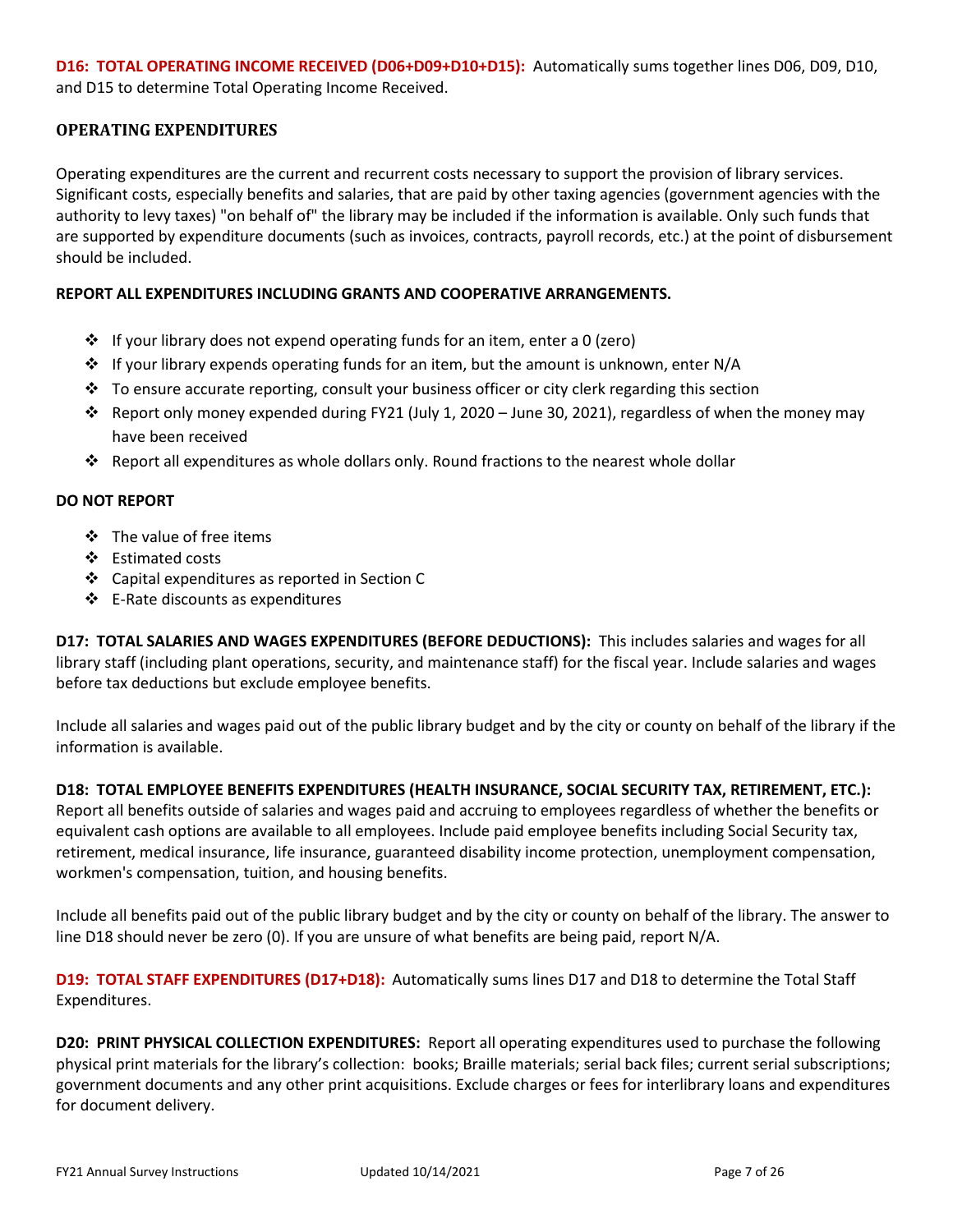**D21: AUDIO PHYSICAL COLLECTION EXPENDITURES:** Report all operating expenditures used to purchase audio materials in any physical format for the library's collection. Examples include but are not limited to cassette tapes, CDs, audio books, Playaways, or MP3 discs. DO NOT report expenditures for the BRIDGES consortium on this line.

**D22: VIDEO PHYSICAL COLLECTION EXPENDITURES:** Report all operating expenditures used to purchase video materials in any physical format for the library's collection. Examples include but are not limited to videocassette tapes, DVD, Blu-Ray, or movie licensing fees.

**D23: OTHER PHYSICAL COLLECTION EXPENDITURES FOR ANY MATERIALS NOT LISTED ABOVE:** Report operating expenditures on all other physical materials for the library's collection not listed on lines D20 to D22 such as microfilm, puzzles, art prints, pamphlets, cake pans, puppets, and other physical materials in new formats.

**D24: TOTAL PHYSICAL NON-PRINT COLLECTION EXPENDITURES (D21+D22+D23):** Automatically sums lines D21 to D23 to determine total physical non-print collection expenditures.

**D25: TOTAL PHYSICAL COLLECTION EXPENDITURES (D20+D24):** Automatically adds lines D20 + D24 to determine the total physical materials expenditures.

**D26: BRIDGES E-BOOK COLLECTION EXPENDITURES:** Report Bridges e-book expenditures only. Your Bridges e-book expenditure is considered to be 49% of the total amount paid for Bridges. The rest of the Bridges expenditures will be reported as 49% for downloadable audio on line D29 and 2% for downloadable video on line D32. Prefilled and locked by the State Library. Please verify and contact Scott Dermont if data is incorrect.

**D27: ALL OTHER E-BOOK COLLECTION EXPENDITURES:** Report all other operating expenditures used to purchase ebooks. Do not report BRIDGES expenditures on this line. Report Advantage e-book expenditures here. Report the expenditures for e-book readers such as Kindles or Nooks on this line.

**D28: TOTAL E-BOOK COLLECTION EXPENDITURES (D26+D27):** Automatically sums lines D26 and D27 to determine the Total e-book Expenditures.

**D29: BRIDGES DOWNLOADABLE AUDIO COLLECTION EXPENDITURES:** Report Bridges downloadable audio expenditures only. Your Bridges downloadable audio expenditure is considered to be 49% of the total amount paid for Bridges. The rest of the Bridges expenditures will be reported as 49% for E-Books on line D26 and 2% for downloadable video on line D32. Prefilled and locked by the State Library. Please verify and contact Scott Dermont if data is incorrect.

**D30: ALL OTHER DOWNLOADABLE AUDIO COLLECTION EXPENDITURES:** Report all other operating expenditures used to purchase downloadable audio. Do not report Bridges expenditures on this line. Report Advantage downloadable audio expenditures here.

**D31: TOTAL DOWNLOADABLE AUDIO COLLECTION EXPENDITURES (D29+D30):** Automatically sums lines D29 and D30 to determine the total downloadable audio expenditures.

**D32: BRIDGES DOWNLOADABLE VIDEO COLLECTION EXPENDITURES:** Report Bridges downloadable video expenditures only. Your Bridges downloadable video expenditure is considered to be 2% of the total amount paid for Bridges. The rest of the Bridges expenditures should be reported as 49% for E-Books on line D26 and 49% for downloadable audio on line D29. Prefilled and locked by the State Library. Please verify and contact Scott Dermont if data is incorrect.

**D33: ALL OTHER DOWNLOADABLE VIDEO COLLECTION EXPENDITURES:** Report all other operating expenditures used to purchase downloadable video. Do not report Bridges expenditures on this line. Report Advantage downloadable video expenditures here.

**D34: TOTAL DOWNLOADABLE VIDEO COLLECTION EXPENDITURES (D32+D33):** Automatically sums lines D32 and D33 to determine the total downloadable video expenditures.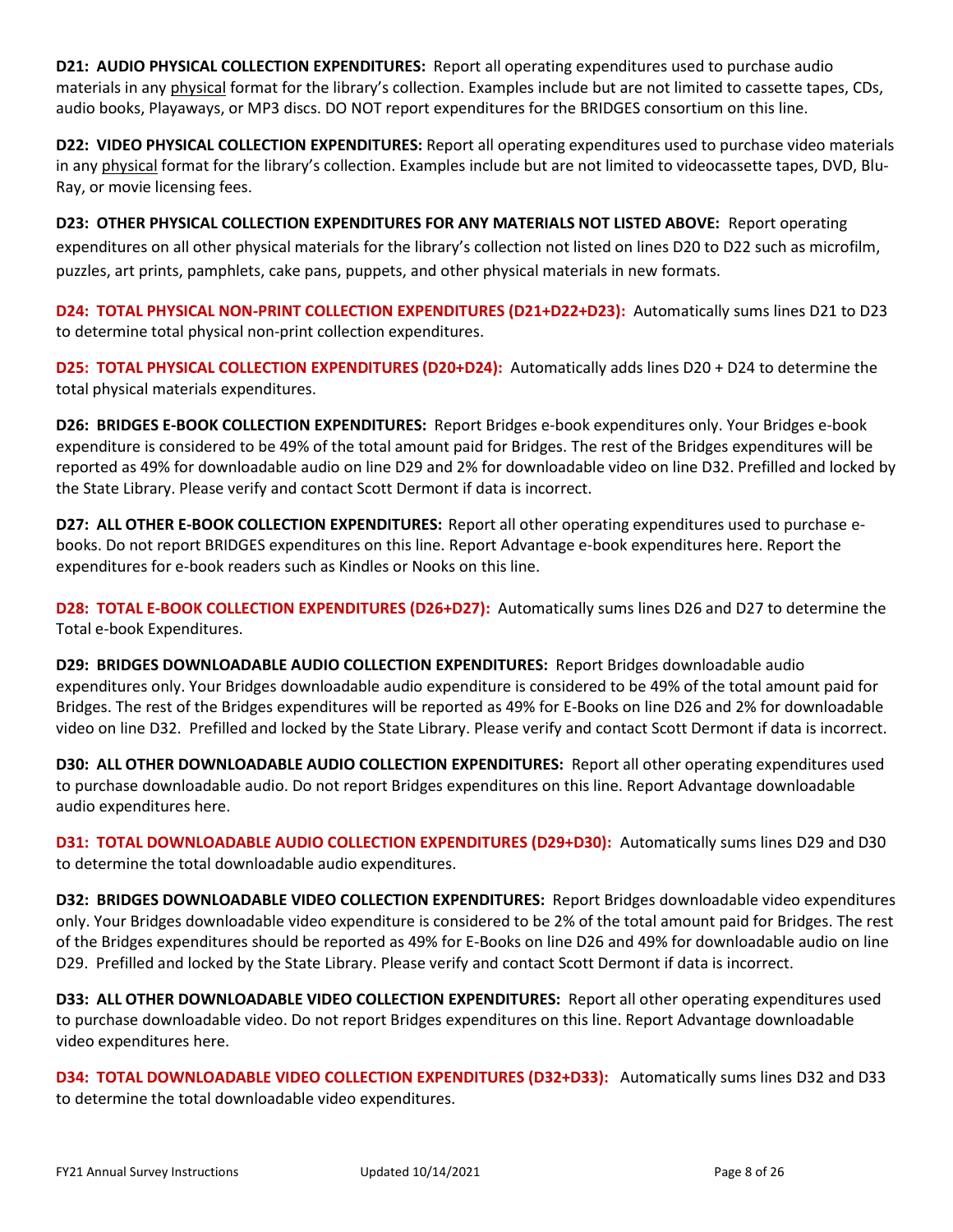**D35: GALE, CREDO, TRANSPARENT LANGUAGES, AND BRIDGES MAGAZINE EXPENDITURES:** Report the expenditures to purchase Gale, Credo, Transparent Languages, Bridges Magazines through the State Library's online resource subsidy or Bridges consortia programs. Prefilled and locked by the State Library. Please verify and contact Scott Dermont if data is incorrect.

**D36: ALL OTHER ELECTRONIC INFORMATION COLLECTION EXPENDITURES:** Report all other operating expenditures for electronic materials that are purchased as part of the library's collection.

Types of electronic materials include

- ❖ E-serials or e-journals
- ❖ Government documents
- ❖ Databases (including locally mounted, full text or not)
- ❖ Reference tools
- ❖ Scores, maps, or pictures in electronic or digital format, including materials digitized by the library
- ❖ Commercial examples include Freegal, Heritage Quest, RB Digital, Etc.

DO NOT include expenditures for

- ❖ Products subsidized or managed by the State Library such as Gale, Credo, Transparent Languages, Bridges, etc
- ❖ Computer software used to support library operations such as computer operating systems, productivity software, or online catalogs. These expenses should be reported on line D40
- $\div$  Linking to external networks or the Internet. These expenses should be reported on line D40
- ❖ E-books, audio, or video downloadable materials. These expenses should be reported on line D27, D30, or D33

**D37: TOTAL ELECTRONIC INFORMATION COLLECTION EXPENDITURES (D35+D36):** Automatically sums lines D35 and D36 to determine total electronic information collection expenditures.

**D38: TOTAL DOWNLOADABLE AND ELECTRONIC INFORMATION COLLECTION EXPENDITURES (D28+D31+D34+D37):**  Automatically sums lines D28, D31, and D34 and D37 to determine total downloadable and electronic information collection expenditures.

**D39: TOTAL COLLECTION EXPENDITURES (D25+D38):** Automatically sums lines D25 and D38 to determine total collection expenditures.

**D40: ALL OTHER OPERATING EXPENDITURES (PHONE, LIGHTS, HEATING, COOLING, INTERNET ACCESS, INSURANCE, ETC.):** This includes all expenditures other than those for staff and collections reported on lines D19 and D39. Include expenses for the items below but this is not a complete list. Any operating expenditure that is not for staff or collections should be reported here.

- ❖ Programs and events
- ❖ Conferences, mileage, continuing education expenses
- ❖ Book binding or processing supplies
- ❖ Maintenance fees for computers and software
- ❖ Networking and Internet access
- ❖ Utilities such as phone, heat, lights, cooling, water, garbage collection, and insurance
- ❖ Janitorial, cleaning, landscaping, mowing, plowing, etc. services
- ❖ Fees paid to a consultant, auditor, architect, attorney, etc.
- $\div$  Payments for services repeated on a daily, weekly, monthly, or seasonal basis
- ❖ Minor repairs such as broken windows, furniture, lights, etc.
- ❖ Online catalog or website fees

NOTE: Include any funds paid by the city/county on behalf of the library if the information is available.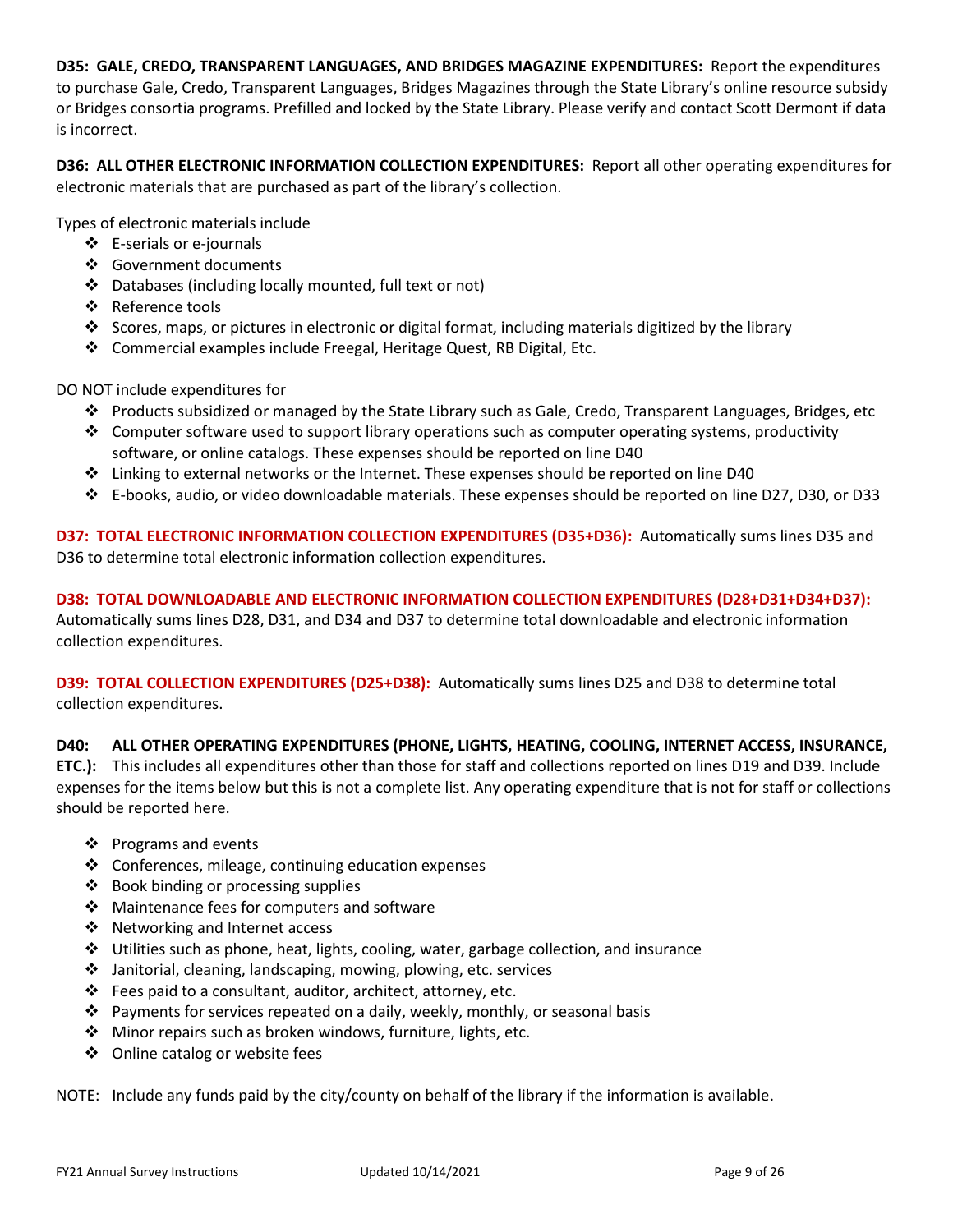## **Section E - Library Collection**

- ➢ **NUMBER HELD AT START OF YEAR - The number of items owned by the library at the start of the fiscal year (July 1, 2020).**
- ➢ **NUMBER ADDED DURING FISCAL YEAR - The number of items added to the collection during the fiscal year whether through purchase or donation.**
- ➢ **NUMBER WITHDRAWN DURING FISCAL YEAR - The number of items withdrawn from the collection during the fiscal year whether through weeding, loss, or other cause.**
- ➢ **NUMBER HELD AT END OF YEAR – The number of items owned by the library at the end of the fiscal year (June 30, 2021).**

**E01: PRINTED BOOKS (# OF ITEMS), HELD AT START OF YEAR:** Count the number of printed items held at the beginning of the fiscal year. For reporting purposes, an item is a physical unit of any printed, typewritten, handwritten, mimeographed, or processed work, contained in one binding or portfolio, hardbound or paperbound, which has been cataloged, classified, and/or otherwise made ready for use.

Books are non-serial printed publications (including music and maps) that are bound in hard or soft covers, or in looseleaf format. Include non-serial government documents. Report the number of physical items, including duplicates. For smaller libraries, if number of items information is not available, count the number of titles. Books packaged together as a unit (e.g., a 2-volume set) and checked out as a unit are counted as one physical item for collection purposes.

Report only items the library has acquired as part of the collection, whether purchased, leased, licensed, or donated as gifts. Do not include uncataloged paperbacks. Do not include the number of magazine issues or other serial items.

**E02: PRINTED BOOKS (# OF ITEMS), ADDED DURING YEAR:** Count the number of printed items added during the fiscal year. Report all items the library has acquired as part of the collection whether purchased, leased, licensed, or donated as gifts. Do not include uncataloged paperbacks added. Do not include the number of magazine issues or other serial items added.

**E03: PRINTED BOOKS (# OF ITEMS), WITHDRAWN DURING YEAR:** Count the number of printed items withdrawn during the fiscal year for any reason. Include items that were lost or replaced because of condition, or as part of a regular weeding program. Report all items the library acquired as part of the collection, whether purchased, leased, licensed, or donated as gifts. Do not include the number of uncataloged paperbacks withdrawn. Do not include the number of magazine issues or other serial items withdrawn.

**E04: PRINTED BOOKS (# OF ITEMS), HELD AT END OF YEAR (E01+E02 MINUS E03):** Automatically calculates the number of Printed Book items held by the library at the end of the fiscal year. E01 + E02 minus E03.

**E05: BRIDGES E-BOOKS HELD AT END OF YEAR:** Report the number of e-books held by the Bridges consortium held at the end of the fiscal year. Prefilled and locked by the State Library. Please verify and contact Scott Dermont if data is incorrect.

**E06: ALL OTHER E-BOOKS, HELD AT END OF YEAR. DO NOT REPORT BRIDGES OR FREEGAL DOWNLOADS HERE. INCLUDE ADVANTAGE TITLES HERE:** Report the number of e-books held at the end of the fiscal year. Report e-books that are part of the Advantage program here.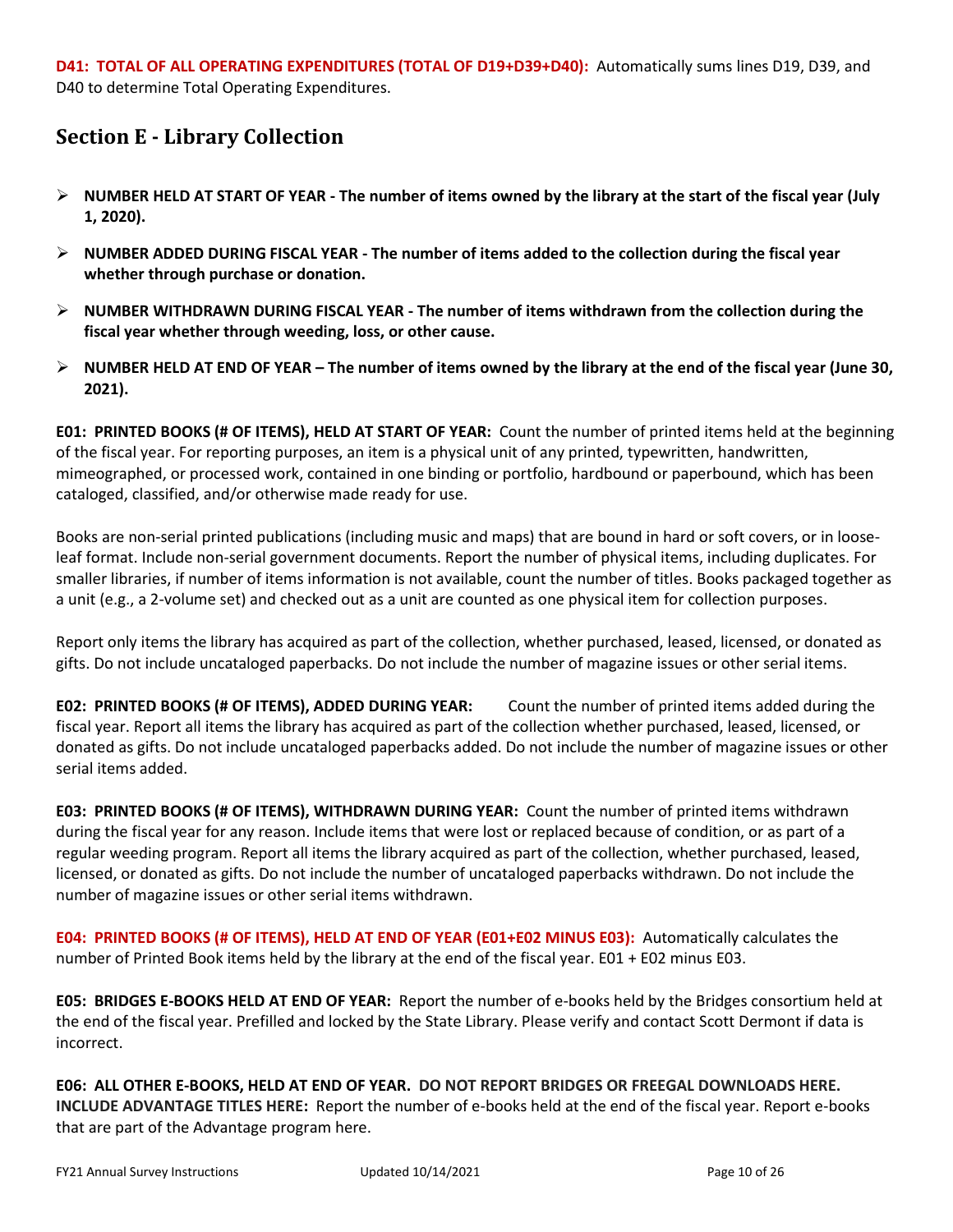E-books are digital documents (including those digitized by the library), licensed or not, where searchable text is prevalent, and which can be seen in analogy to a printed book. Include non-serial government documents. E-books are loaned to users on portable devices (e-book readers) or by transmitting the contents to the user's device for a limited time. Include e-books held locally and remote e-books for which permanent or temporary access rights have been acquired. Report the number of physical or electronic units, including duplicates, for all outlets. E-books packaged together as a unit (e.g., multiple titles on a single e-book reader) and checked out as a unit are counted as one unit. Report only items the library has selected as part of the collection. Refer to the State Library's website for guidance on how to report the number of e-books.

<https://www.statelibraryofiowa.gov/index.php/libraries/search/survey/elecresfy21>

**E07: TOTAL E-BOOKS HELD AT END OF YEAR (E05+E06):** Automatically sums lines E05 and E06 to calculate the total number of e-books held at the end of the year.

**E08: TOTAL BOOKS (PRINT AND E-BOOKS), HELD AT END OF YEAR: (E04+E07):** Automatically sums lines E04 and E07 to calculate the total number of books in both physical and e-book formats held at the end of the year.

**E09: AUDIO MATERIALS (# OF PHYSICAL ITEMS), HELD AT START OF YEAR:** Report the number of physical, audio items held at the beginning of the fiscal year. Report all items the library acquired as part of the collection whether purchased, leased, licensed, or donated as gifts.

Audio physical items are items on which sounds (only) are recorded. Recordings can be played back mechanically, electronically, or both. Include records, audiocassettes, audio cartridges, audio discs (including audio-CD-ROMs), audioreels, talking books, and other sound recordings stored in a fixed, physical format. Do not report the number of downloadable audio recordings here.

Report the number of physical, audio items including duplicates. Items packaged together as a unit (e.g., two CDs for one recorded book) and checked out as a unit are counted as one physical unit.

**E10: AUDIO MATERIALS (# OF PHYSICAL ITEMS), ADDED DURING YEAR:** Report the number of physical, audio items added during the fiscal year. Report all items the library acquired as part of the collection whether purchased, leased, licensed, or donated as gifts.

**E11: AUDIO MATERIALS (# OF PHYSICAL ITEMS), WITHDRAWN DURING YEAR:** Report the number of physical, audio items withdrawn during the fiscal year for any reason. Include items that were lost or replaced because of condition, or as part of a regular weeding program. Report all items the library acquired as part of the collection whether purchased, leased, licensed, or donated as gifts.

**E12: AUDIO MATERIALS (# OF PHYSICAL ITEMS), HELD AT END OF YEAR (E09+ E10 MINUS E11):** Automatically calculates total number of physical audio items held at the end of the fiscal year. E09 + E10 minus E11.

**E13: BRIDGES DOWNLOADABLE AUDIO MATERIALS, HELD AT END OF YEAR:** Report the number of downloadable audio materials held by the Bridges Consortium. This data will be prefilled and locked by the State Library. Please verify and contact Scott Dermont if data is incorrect.

**E14: ALL OTHER DOWNLOADABLE AUDIO MATERIALS, AVAILABLE AT END OF YEAR. DO NOT REPORT BRIDGES OR FREEGAL DOWNLOADS HERE. INCLUDE ADVANTAGE TITLES HERE:** Report the number of downloadable audio materials held at the end of the fiscal year. Refer to the State Library's website for guidance on how to report the number of downloadable audio materials:

[https://www.statelibraryofiowa.gov/index.php/libraries/search/survey/elecresfy21.](https://www.statelibraryofiowa.gov/index.php/libraries/search/survey/elecresfy21)

Report only items the library has selected as part of the collection. Report E-books that are part of the Advantage program here. Do not report Freegal or Bridges downloads here.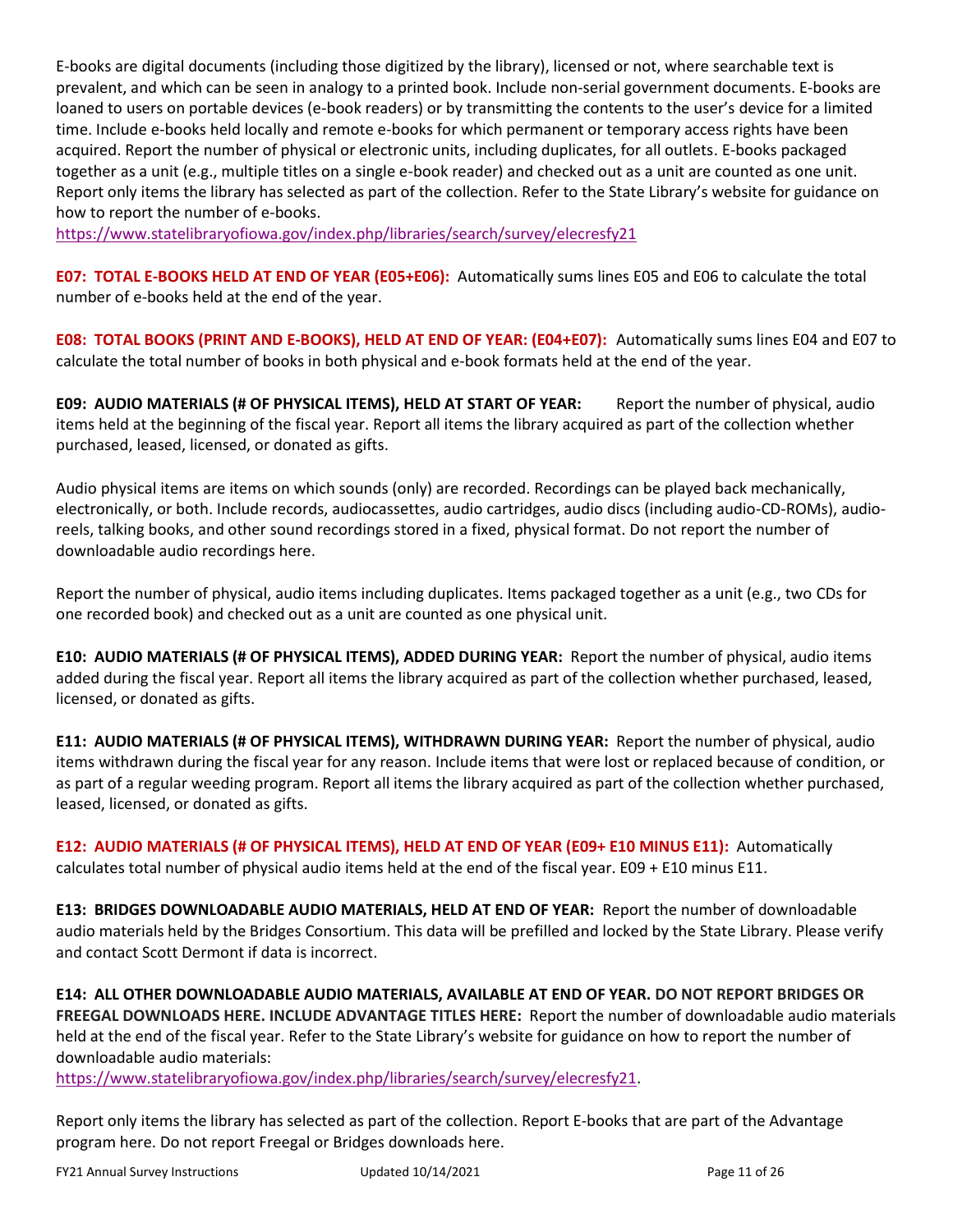**E15: TOTAL DOWNLOADABLE AUDIO MATERIALS, HELD AT END OF YEAR: (E13+E14):** Automatically sums lines E13 and E14 to calculate the total downloadable materials held at the end of year.

**E16: TOTAL AUDIO MATERIALS (PHYSICAL AND DOWNLOADABLE), HELD AT END OF YEAR (E12+E15):** Automatically sums lines E12 and E15 to calculate the total number of audio items in both physical and downloadable formats.

**E17: VIDEO MATERIALS (# OF PHYSICAL ITEMS), HELD AT START OF YEAR:** Report the number of physical, video items held at the start of the fiscal year. Report all items the library acquired as part of the collection whether purchased, leased, licensed, or donated as gifts.

Physical video materials are items on which moving pictures are recorded, with or without sound. Recordings may be played back mechanically, electronically, or both. Video formats may include tape, DVD, Blu-Ray, and other video recordings stored in a fixed, physical format. Report the number of units including duplicates. Do not report the number of downloadable video recordings here.

Items packaged together as a unit (e.g., two DVDs for one movie) and checked out as a unit are counted as one physical unit.

**E18: VIDEO MATERIALS (# OF PHYSICAL ITEMS), ADDED DURING THE YEAR:** Report the number of physical, video items added during the fiscal year. Report all items the library acquired as part of the collection whether purchased, leased, licensed, or donated as gifts.

**E19: VIDEO MATERIALS (# OF PHYSICAL ITEMS), WITHDRAWN DURING THE YEAR:** Report the number of physical, video items withdrawn during the fiscal year for any reason. Include items that were lost or replaced because of condition, or as part of a regular weeding program. Report all items the library acquired as part of the collection whether purchased, leased, licensed, or donated as gifts.

**E20: VIDEO MATERIALS (NUMBER OF PHYSICAL ITEMS), HELD AT END OF YEAR (E17+E18 MINUS E19):** Automatically calculates number of physical video items held at the end of the fiscal year. E17 + E18 minus E19.

**E21: BRIDGES DOWNLOADABLE VIDEO MATERIALS, HELD AT END OF YEAR:** Report the number of downloadable video materials held by the Bridges Consortium. This data will be prefilled and locked by the State Library. Please verify and contact Scott Dermont if data is incorrect.

**E22: ALL OTHER DOWNLOADABLE VIDEO MATERIALS, HELD AT END OF YEAR. DO NOT REPORT BRIDGES OR FREEGAL DOWNLOADS HERE. INCLUDE ADVANTAGE TITLES HERE:** Report the number of downloadable video materials held at the end of the fiscal year. Refer to the State Library's website for guidance on how to report the number of downloadable video materials: [https://www.statelibraryofiowa.gov/index.php/libraries/search/survey/elecresfy21.](https://www.statelibraryofiowa.gov/index.php/libraries/search/survey/elecresfy21)

Report only items the library has selected as part of the collection. Report downloadable videos that are part of the Advantage program here. Do not report Bridges downloads here.

**E23: TOTAL DOWNLOADABLE VIDEO MATERIALS, HELD AT END OF YEAR (E21+E22):** Automatically sums E21 and E22 to calculate number of downloadable video items held at the end of the year.

**E24: TOTAL VIDEO MATERIALS (PHYSICAL AND DOWNLOADABLE), HELD AT END OF YEAR (E20+E23):** Automatically sums E20 and E23 to calculate the total number of video items in both physical and downloadable formats.

**E25: OTHER LIBRARY MATERIALS (# OF PHYSICAL ITEMS), HELD AT START OF YEAR:** Include all physical materials not already reported such as CD-ROM based information products, puzzles, art prints, pamphlets, cake pans, games, puppets, etc. Report all items the library acquired as part of the collection whether purchased, leased, licensed, or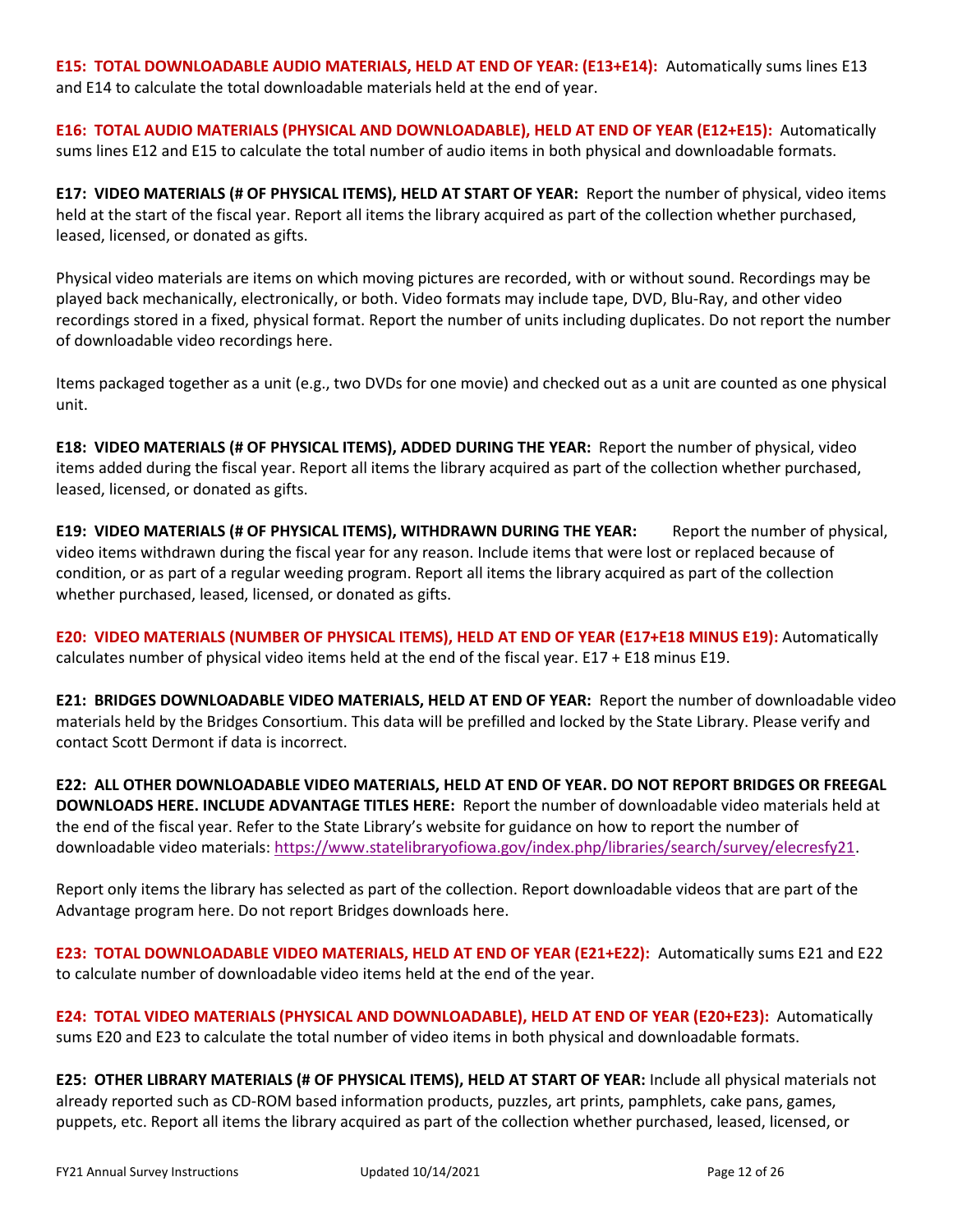donated as gifts. Items packaged together as a unit (e.g., multiple parts for a game) and checked out as a unit are counted as one physical unit.

**E26: OTHER LIBRARY MATERIALS (# OF PHYSICAL ITEMS), ADDED DURING THE YEAR:** Report the number of physical items added during the fiscal year. Report all items the library acquired as part of the collection whether purchased, leased, licensed, or donated as gifts.

**E27: OTHER LIBRARY MATERIALS (# OF PHYSICAL ITEMS), WITHDRAWN DURING THE YEAR:** Report the number of items withdrawn during the fiscal year for any reason. Include items that were lost or replaced because of condition, or as part of a regular weeding program.

**E28: OTHER LIBRARY MATERIALS (# OF PHYSICAL ITEMS), HELD AT END OF YEAR (E25+E26 MINUS E27):** Automatically calculates the number of other library materials held at the end of the fiscal year. E25 + E26 minus E27.

**E29: TOTAL PHYSICAL ITEMS, HELD AT START OF YEAR (E01+E09+E17+E25):** Automatically sums E01, E09, E17 and E25 to calculate total number of physical items held at the start of the fiscal year.

**E30: TOTAL PHYSICAL ITEMS, ADDED DURING YEAR (E02+E10+E18+E26):** Automatically sums E02, E10, E18, and E26 to calculate total number of physical items added during the fiscal year.

**E31: TOTAL PHYSICAL ITEMS, WITHDRAWN DURING YEAR (E03+E11+E19+E27):** Automatically sums E03, E11, E19 and E27 to calculate total number of physical items withdrawn during the fiscal year.

**E32: TOTAL PHYSICAL ITEMS, HELD AT END OF YEAR (E04+E12+E20+E28):** Automatically sums E04, E12, E20, and E28 to calculate total number of physical items held at the end of the fiscal year.

**E33: TOTAL DOWNLOADABLE ITEMS, HELD AT END OF YEAR (E07+E15+E23):** Automatically sums E07, E15, and E23 to calculate total number of downloadable items held at the end of the fiscal year.

**E34: TOTAL PHYSICAL AND DOWNLOADABLE ITEMS, HELD AT END OF YEAR (E32+E33):** Automatically sums E32 and E33 to calculate total number of physical and downloadable items held at the end of the fiscal year.

### **LICENSED DATABASES**

**Refer to the State Library's website to determine how databases and other electronic resources are counted.<https://www.statelibraryofiowa.gov/index.php/libraries/search/survey/elecresfy21>**

**E35: NUMBER OF LICENSED DATABASES FUNDED LOCALLY OR BY OTHER NON-STATE FUNDED COOPERATIVE AGREEMENTS (OR CONSORTIA) WITHIN THE STATE OR REGION:** Report the number of licensed databases for which access rights have been acquired through:

- Payment by the library using local funds
- Payment by formal agreement within the state or region by other cooperative agreements

A database is a collection of electronically stored data or unit records (facts, bibliographic data, abstracts, texts) with a common user interface and software for the retrieval and manipulation of the data. Note: the data or records are usually collected with a particular intent and relate to a defined topic. A database may be issued on CD-ROM, diskette, or other direct access method, or as a computer file accessed via dial-up methods or via the internet. Each database is counted individually even if access to several databases is supported through the same vendor interface. Count Gale, Credo Reference, Transparent Languages, and Brainfuse on line E36. Report resources such as Freegal as one database on line E35. Do not count Bridges here.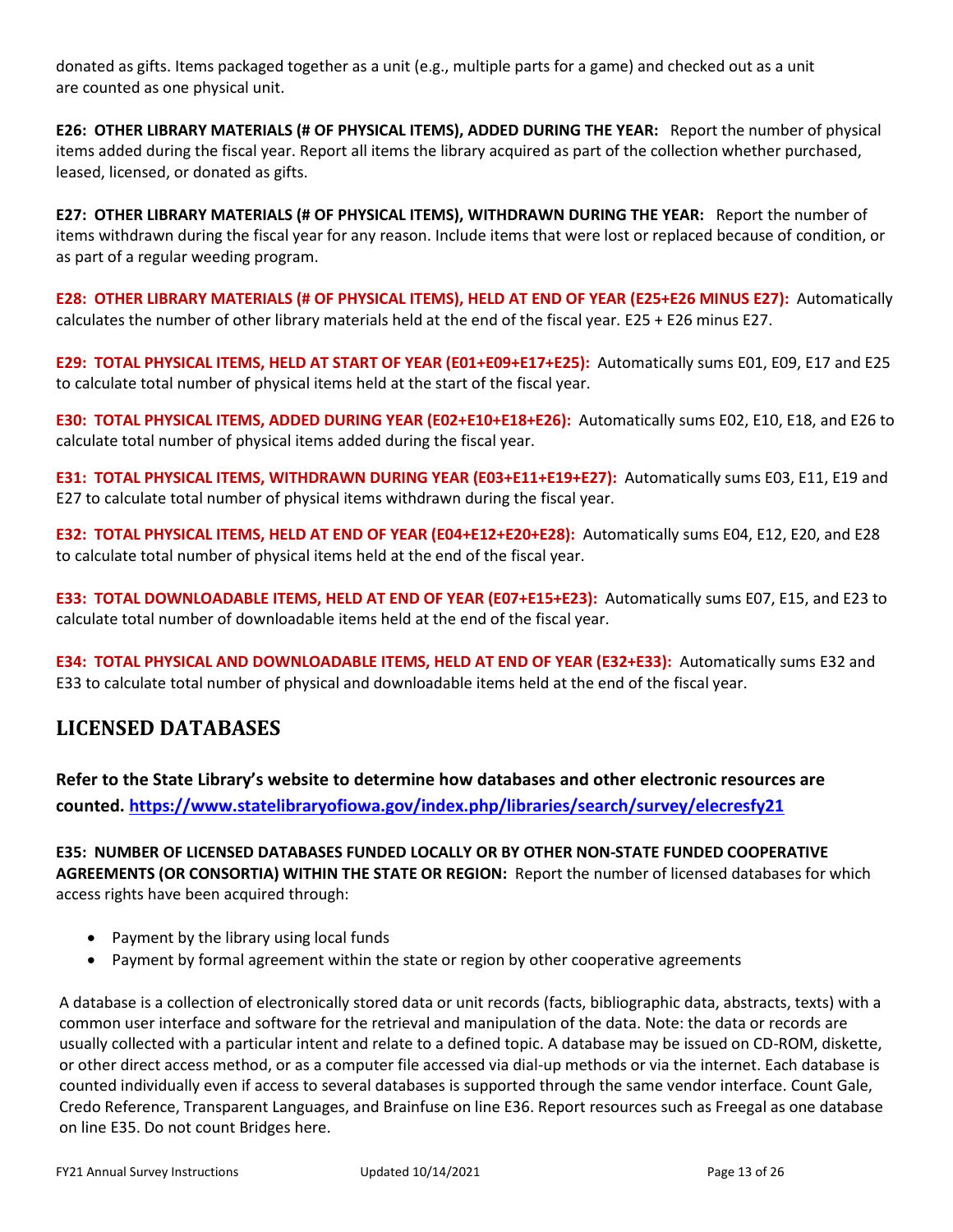**E36: NUMBER OF LICENSED DATABASES FUNDED BY THE STATE GOVERNMENT OR THE STATE LIBRARY OF IOWA:** The only licensed databases that should be reported on line E38 are Gale, Credo Reference, Chilton Library, Transparent Languages, and Brainfuse. Count Gale as 41, Credo Reference as 1, Chilton Library as 1, Transparent Languages as 1, and Brainfuse as 1. Maximum amount for this line is 45. Prefilled and locked by the State Library. Please verify and contact Scott Dermont if data is incorrect.

**E37: TOTAL LICENSED DATABASES (E35+E36):** Automatically sums E35 and E36 to calculate the total number of licensed databases held by the library.

## **Section F – Circulation**

**Report circulation for FY21 (July 1, 2020 to June 30, 2021). Circulation should only be counted for items checked out of the library's collection for use outside of the library, including renewals. DO NOT count automatic renewals as circulation. DO NOT count in-house use or computer use as circulation.** *COVID-19 note: make sure to report items checked out through curb-side service as circulation.*

Count Interlibrary loan transactions only for items borrowed and checked out to customers. Do not include items checked out to another library. Items that are packaged together as a unit (e.g., 10 audio CDs, 3 DVDs,) and are generally checked out as a unit should be counted as one physical unit.

Do not use circulation multipliers. For example, if a film is checked out and shown to 30 people, count one circulation, not 30. Do not report "automatic renewals" as circulation.

### *Circulation Transactions of Physical Items*

**F01: ADULT BOOKS:** Count the total annual circulation of adult books for use outside the library, including renewals. Adult books are those that are intended for use by persons age 19 and over regardless of the age of the person who checks out the book. Do not include items designated as "Young Adult" in this category.

**F02: YOUNG ADULT BOOKS:** Count the total annual circulation of young adult books for use outside the library, including renewals. Young adult books are those that are intended for use by persons age 12 to 18 regardless of the age of the person who checks out the book.

**F03: CHILDREN'S BOOKS:** Count the total annual circulation of children's books for use outside the library, including renewals. Children's books are those that are intended for use by persons age 11 and under regardless of the age of the person who checks out the book. Do not include items designated as "Young Adult" in this category.

**F04: VIDEO RECORDINGS (PHYSICAL FORMATS):** Count the total annual circulation of video recordings for use outside the library including renewals. Video recordings are materials on which moving pictures are recorded, with or without sound. Video formats may include tape, DVD, Blu-Ray, or other physical formats.

**F05: AUDIO RECORDINGS (PHYSICAL FORMATS):** Count the total annual circulation of audio recordings for use outside the library, including renewals. Audio recordings are materials on which sounds only are recorded and that can be played back mechanically. Include records, audiocassettes, audio cartridges, audio discs, audio-reels, talking books, or other physical formats.

**F06: SERIALS (PHYSICAL FORMATS):** Count the total annual circulation of print serials/periodicals for use outside the library, including renewals. Serials include magazines, newspapers, annuals (reports, yearbooks, etc.), journals, memoirs, proceedings and transactions of societies, and numbered monographic series. Government documents and reference tools are often issued as serials.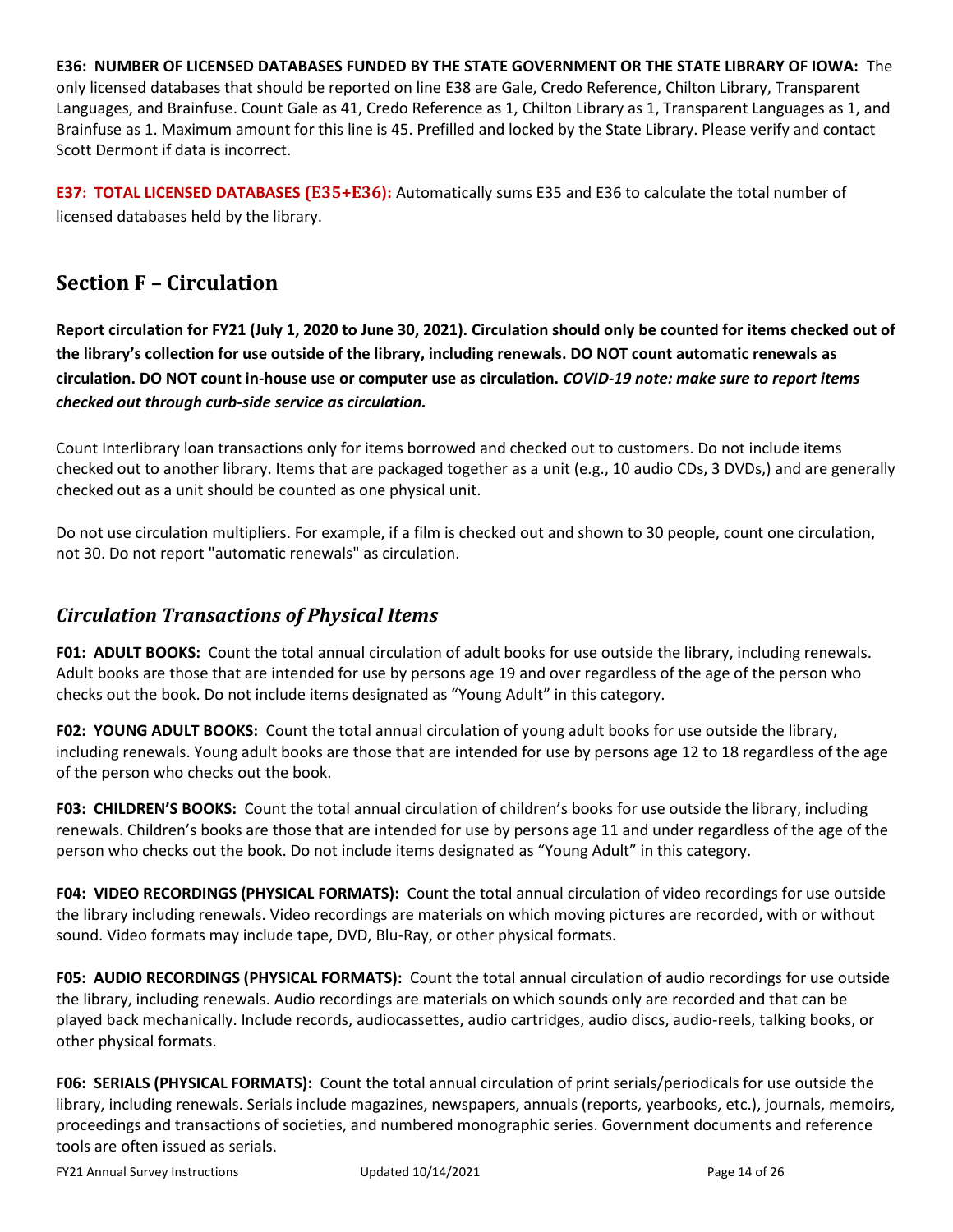**F07: ALL OTHER ITEMS (CD-ROM BASED PRODUCTS, PUZZLES, ART PRINTS, PAMPHLETS, CAKE PANS, PUPPETS, ETC.):**  Count the total circulation of everything else not covered in lines F01 to F06, for use outside the library, including renewals. Include the circulation of uncataloged paperbacks or pamphlets.

**F08: TOTAL PHYSICAL CIRCULATION BY MATERIAL TYPE (F01+F02+F03+F04+F05+F06+F07):** Automatically sums F01 to F07 to calculate total physical circulation by material type.

**Lines F09 and F10 should be reported as individual counts. They do not need to add up to a total. These counts are part of the physical total as reported on line F08. Do not count electronic use for lines F09 or F10.**

**F09: CIRCULATION OF PHYSICAL ITEMS TO THE RURAL POPULATION OF YOUR OWN COUNTY:** Report the total annual circulation of all types of physical materials to persons who are rural residents of your county. Include those who have a valid card from another city but who actually live in the unincorporated area of the county. Include renewals. Do not include automatic renewals or in-house use count.

**F10: TOTAL PHYSICAL CIRCULATION OF ALL MATERIALS CATALOGED AS "CHILDREN'S":** Report the total annual circulation of all children's materials in all physical formats to all users, including renewals. Do not include automatic renewals or in-house use count. Children are considered persons age 11 or under.

### *Use of Downloadable Material*

**F11: BRIDGES E-BOOKS, INCLUDING USE OF ADVANTAGE TITLES. PREFILLED AND LOCKED BY THE STATE LIBRARY:**  Count the total annual use of Bridges e-books, including use of Advantage titles. Prefilled and locked by the State Library. Please verify and contact Scott Dermont if data is incorrect.

**F12: ALL OTHER E-BOOKS:** Count the total annual use of e-books that are not part of the Bridges consortium. Only count e-book use if those items have been selected by the library and added to the collection. Include use only for items that require a user authentication and have a limited period of use. DO NOT count use for e-books that are part of a general collection such as those in Learning Express or Freading. E-books do NOT need to be cataloged in the library's OPAC to be counted on this line. Do not report e-books that are part of the Advantage program here.

**F13: TOTAL USE OF E-BOOKS (F11+F12):** Automatically sums F11 and F12 to calculate total use of e-books.

**F14: BRIDGES DOWNLOADABLE VIDEO RECORDINGS, INCLUDING USE OF ADVANTAGE TITLES. PREFILLED AND LOCKED BY THE STATE LIBRARY:** Count the total annual use of Bridges downloadable video, including use of Advantage titles. Prefilled and locked by the State Library. Please verify and contact Scott Dermont if data is incorrect.

**F15: ALL OTHER DOWNLOADABLE VIDEO RECORDINGS:** Count the total annual use of downloadable videos that are not part of the Bridges consortium. Only count downloadable video use if those items have been selected by the library and added to the collection. Include use only for items that require a user authentication and have a limited period of use. DO NOT count use for downloadable video that are part of a general collection such as those in Freegal. Downloadable video recordings do NOT need to be cataloged in the library's OPAC to be counted on this line. Do not report downloadable videos that are part of the Advantage program here.

**F16: TOTAL USE OF DOWNLOADABLE VIDEO RECORDINGS (F14+F15):** Automatically sums F14 and F15 to calculate total use of downloadable video recordings.

**F17: BRIDGES DOWNLOADABLE AUDIO RECORDINGS, INCLUDING USE OF ADVANTAGE TITLES. PREFILLED AND LOCKED BY THE STATE LIBRARY:** Count the total annual use of Bridges downloadable audio, including Advantage titles. Prefilled and locked by the State Library. Please verify and contact Scott Dermont if data is incorrect.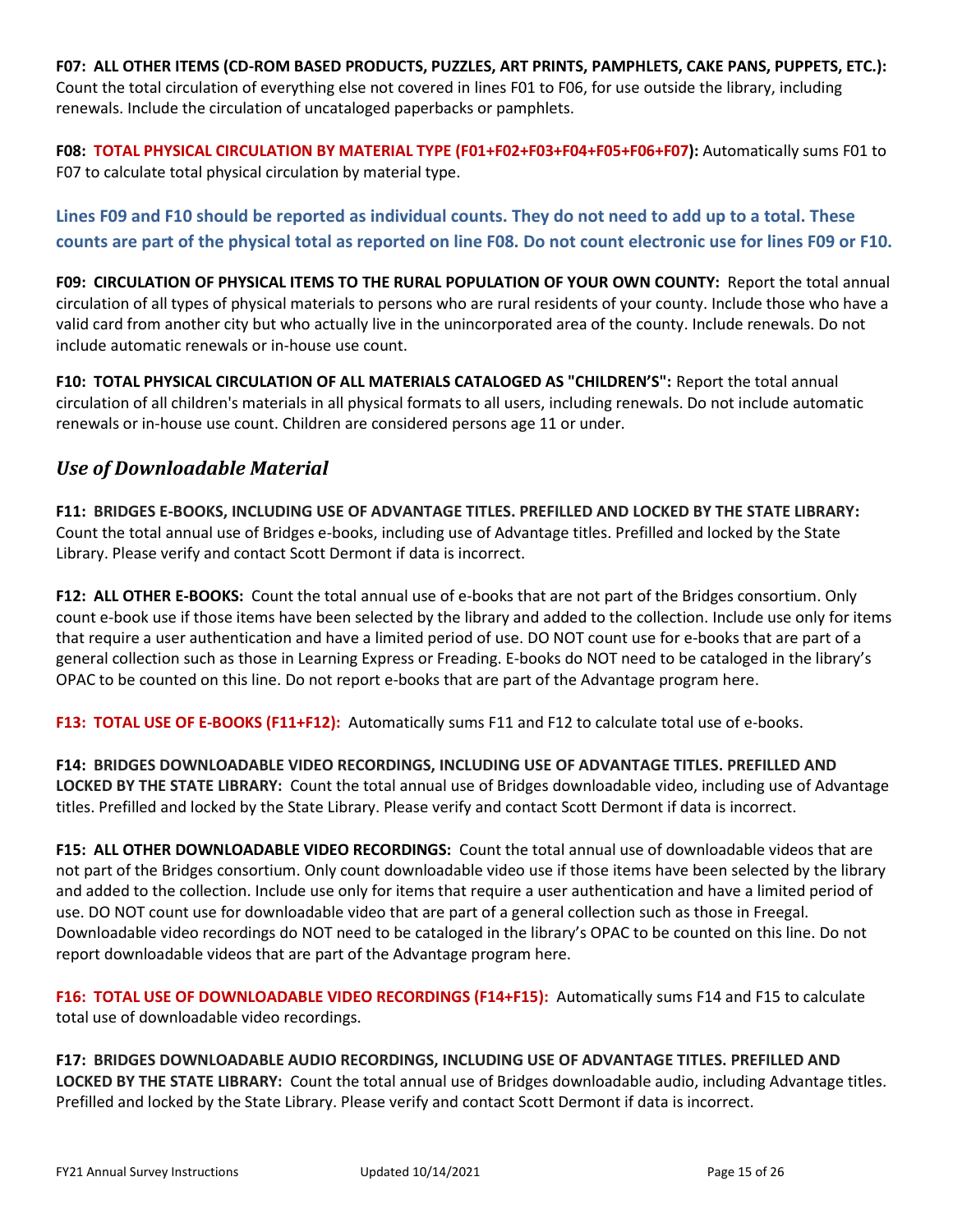**F18: ALL OTHER DOWNLOADABLE AUDIO RECORDINGS:** Count the total annual use of downloadable audios that are not part of the Bridges consortium. Only count downloadable audio use if those items have been selected by the library and added to the collection. Include use only for items that require a user authentication and have a limited period of use. DO NOT count use for downloadable audio that are part of a general collection such as those in Freegal. Downloadable audio recordings do NOT need to be cataloged in the library's OPAC to be counted on this line. Do not report downloadable audios that are part of the Advantage program here.

**F19: TOTAL USE OF DOWNLOADABLE AUDIO RECORDINGS (F17+F18):** Automatically sums F17 and F18 to calculate total use of downloadable audio recordings.

**F20: BRIDGES ELECTRONIC SERIALS – INCLUDING USE OF ADVANTAGE TITLES.** Prefilled and locked by the State Library.

**F21: ALL OTHER ELECTRONIC SERIALS:** Count the total annual use of electronic serials/periodicals. Serials include periodicals (magazines); newspapers; annuals (reports, yearbooks, etc.); journals; memoirs; proceedings and transactions of societies; and numbered monographic series. Government documents and reference tools are often issued as serials. Include RB Digital or similar use here. Do not count the use of online databases such as Gale on this line.

**F22: TOTAL USE OF ELECTRONIC SERIALS (F20+F21):** Automatically sums F20 and F21 to calculation total use of electronic serials.

**F23: TOTAL USE OF DOWNLOADABLE MATERIALS (F13+F16+F19+F22):** Automatically sums F13, F16, F19, and F22 to calculate total use of downloadable materials.

### *Successful Retrieval of Electronic Information (Database Use)*

**F24: SUCCESSFUL RETRIEVAL OF ELECTRONIC INFORMATION FROM GALE, CREDO, TRANSPARENT LANGUAGES AND BRAINFUSE:** This used to be called licensed database use. Prefilled and locked by the State Library. Please verify and contact Scott Dermont if data is incorrect.

**F25: SUCCESSFUL RETRIEVAL OF ALL OTHER ELECTRONIC INFORMATION FUNDED LOCALLY OR BY OTHER NON-STATE FUNDED COOPERATIVE AGREEMENTS:** Count the use of full-content units or descriptive records examined, downloaded, or otherwise supplied to user, from online library resources that require user authentication but do not have a circulation period. Examining documents is defined as having the full text of a digital document or electronic resource downloaded or fully displayed. Some electronic services do not require downloading as simple viewing documents is normally sufficient for user needs. This used to be called database use.

Include use both inside and outside the library. Do not include use of the OPAC or website. (Based on NICO Standard Z39.7 (2013) #7.7, p. 43)

NOTE: This does not include local or commercial resources without user authentication. The use of those resources is not being counted at this time.

**F26: TOTAL SUCCESSFUL RETRIEVAL OF ELECTRONIC INFORMATION (F24+F25):** Automatically sums F24 and F25 to calculate total successful retrieval of electronic information.

### *Circulation and Use Totals*

**F27: TOTAL CIRCULATION OF PHYSICAL AND DOWNLOADABLE MATERIALS (F08+F23):** Automatically sums F08 and F23 to calculate the total circulation of physical and downloadable materials.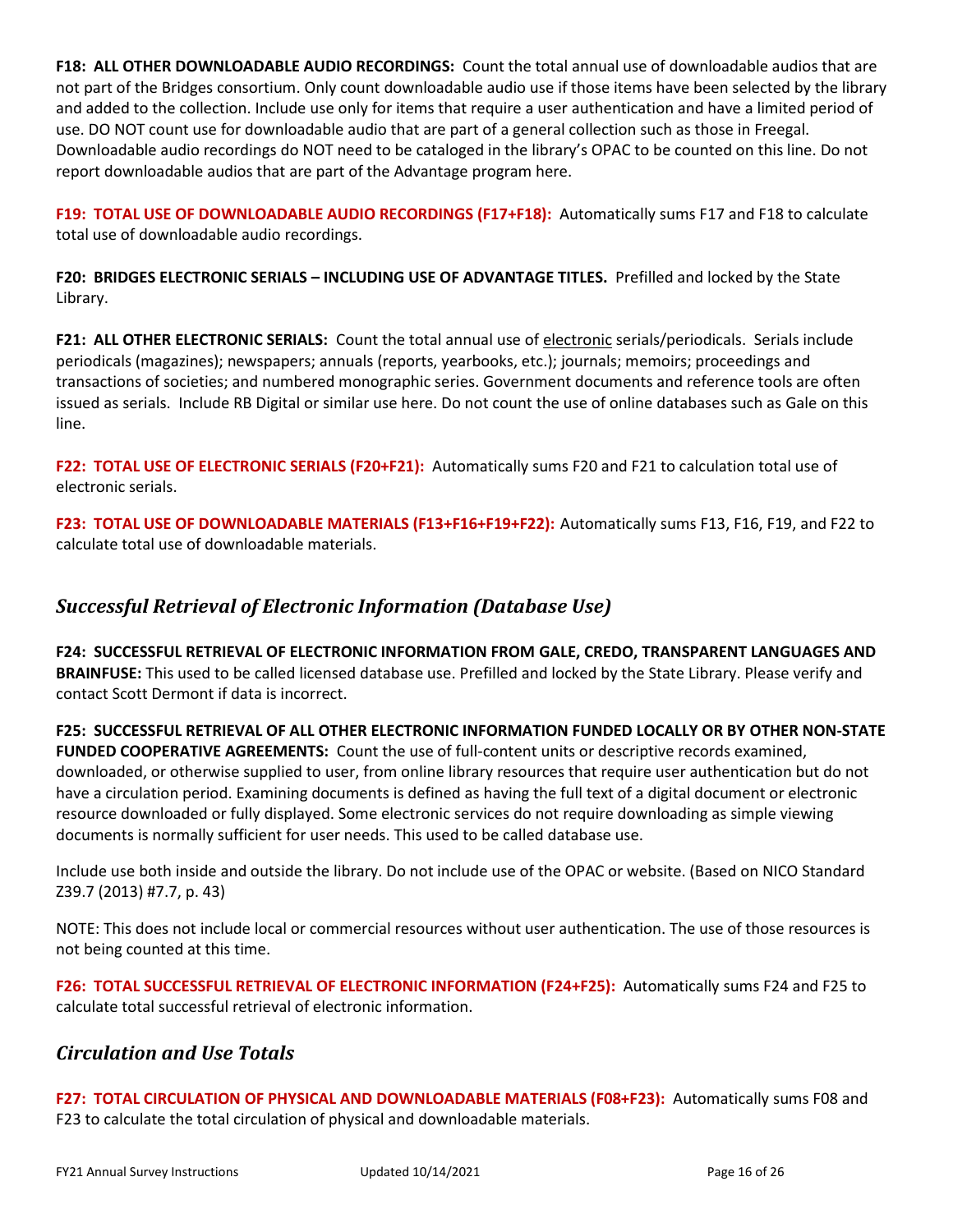**F28: TOTAL ELECTRONIC MATERIALS USE (F23+F26):** Automatically sums F23 and F26 to calculate the total electronic materials use.

**F29: TOTAL COLLECTION USE (F08+F23+F26):** Automatically sums F08, F23 and F26 to calculate the total collection use. **This is not the total of F27 + F28.** 

### *Interlibrary Loan*

The State Library will automatically fill in data from the SILO ILL service. If your library only uses SILO for ILL, you can skip F30 to F35. Examples of other ILL services are OCLC or print forms.

**F30: ILL RECEIVED FROM OTHER LIBRARIES USING THE SILO ILL SERVICE:** Prefilled and locked by the State Library.

**F31: ILL RECEIVED FROM OTHER LIBRARIES USING ALL OTHER ILL SERVICES.** Report the number of transactions in which library material, or copies of the material, are received from other libraries upon request. The libraries involved in interlibrary loan are not under the same administration. Include items borrowed from the State Library, including A/V. Do not report SILO ILL on this line.

**F32: TOTAL INTERLIBRARY LOAN RECEIVED FROM OTHER LIBRARIES (F30+F31):** Automatically sums F30 and F31 to calculate total ILL received from other libraries.

**F33: ILL PROVIDED TO OTHER LIBRARIES USING THE SILO ILL SERVICE.** Prefilled and locked by the State Library.

**F34: ILL PROVIDED TO OTHER LIBRARIES USING ALL OTHER ILL SERVICES.** Report the number of transactions in which library material, or copies of the material, are provided to other libraries upon request. The libraries involved in interlibrary loan are not under the same administration. Include items provided to the State Library, including A/V. Do not report SILO ILL on this line.

**F35: TOTAL INTERLIBRARY LOAN PROVIDED TO OTHER LIBRARIES (F33+F34):** Automatically sums F33 and F34 to calculate total ILL provided to other libraries.

**F36: CURRENT TOTAL NUMBER OF REGISTERED USERS:** Report the number of people holding valid library cards as of June 30, 2021. A registered user is a library user who has applied for and received an identification number or card from the public library that has established conditions under which the user may borrow library materials or gain access to other library resources. Note: Files should have been purged within the past three years.

## **Section G – Program Attendance and Other Services**

### *Program Attendance*

**PROGRAMS:** Count all programs in each category, whether held on- or off-site, that are sponsored or co-sponsored by the library. Do not include programs sponsored by other groups that use library facilities. If programs are offered as a series, count each program in the series. For example, a story hour offered once a week, 48 weeks a year, should be counted as 48 programs. Exclude library activities for patrons delivered on a one-to-one basis, rather than to a group, such as one-to-one literacy tutoring, services to homebound, homework assistance, and mentoring activities.

**PARTICIPANTS:** Count the participants of all programs, whether held on- or off-site, that are sponsored or cosponsored by the library. Do not include participants of programs sponsored by other groups that use library facilities. If programs are offered as a series, count the number of participants in each program of the series. For example, a story hour offered once a week, 48 weeks a year, with 10 attendees each, should be counted as 480 attendees. When reporting attendees count total number of attendees regardless of the age. A children's program attended by 10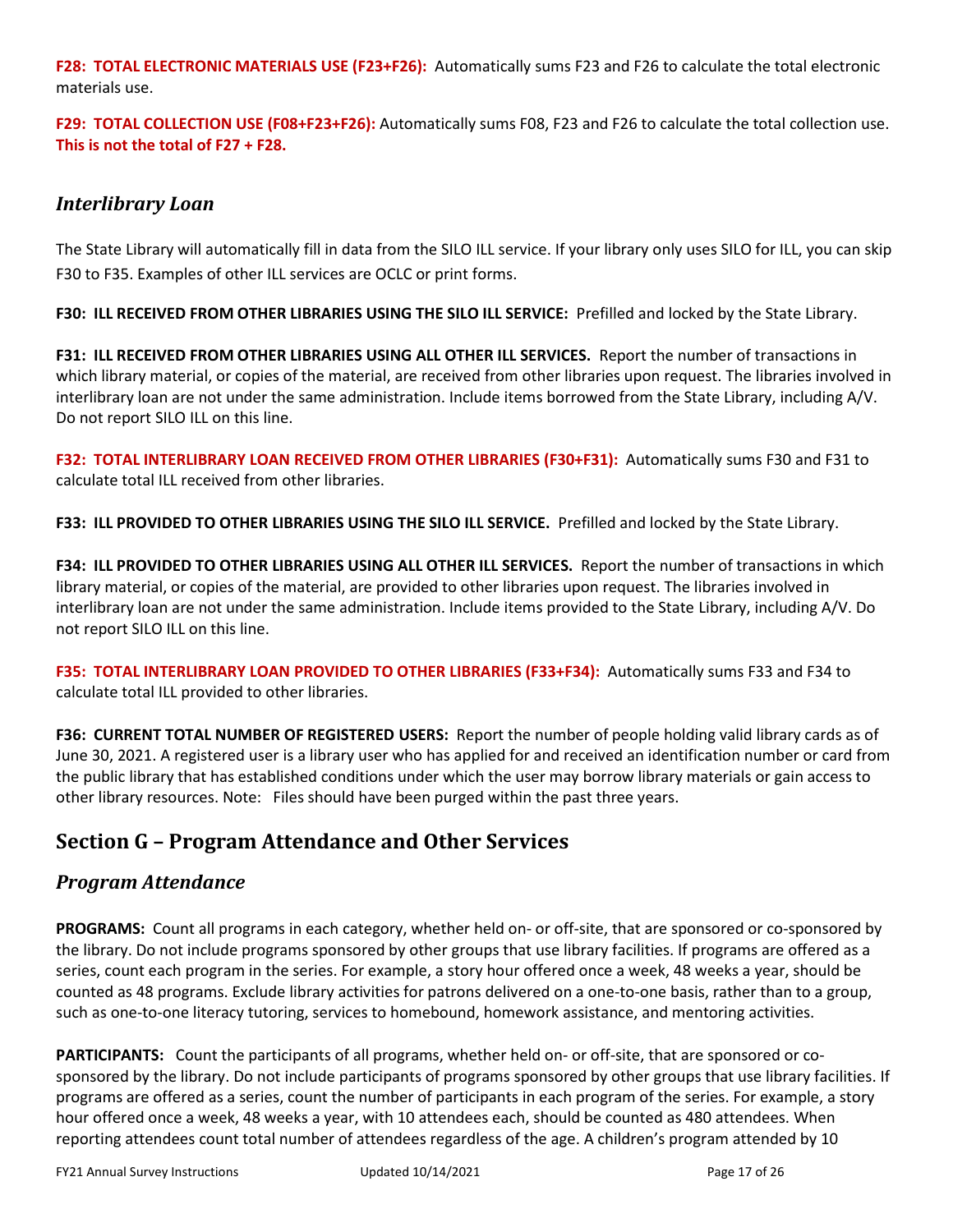children and 10 adults is counted as 20, not as 10. Exclude library activities for patrons delivered on a one-to-one basis, rather than to a group, such as one-to-one literacy tutoring, services to homebound, homework assistance, and mentoring activities.

**LIVE VIRTUAL PROGRAMS:** Live, virtual programs are conducted via a Web conferencing or webinar platform such as Facebook, YouTube, or Zoom, during which a library staff member (or other party sponsored by the library) is presenting to or interacting with an audience in real-time. These are considered programs for survey purposes and should be added into programming counts as indicated below.

**RECORDINGS OF PROGRAM CONTENT:** Recordings of program content include video or audio recordings created by a library staff person (or other party sponsored by the library) and posted to a video or audio hosting platform for the audience to view or list to on-demand. Do not include promotional or marketing content. Recordings of program content are counted separately as indicated below.

### **Programs designed for adults, families, cross generational, all-ages, etc. should be reported on lines G13 to G18.**

**G01: TOTAL NUMBER OF IN-PERSON LIBRARY PROGRAMS FOR CHILDREN:** Count the total annual number of inperson library programs intended for children aged 11 years and under. An in-person children's program is any planned event for which the primary audience is children and which introduces the group of children attending to any of the broad range of library services or activities for children or which directly provides information to participants. Children's programs may cover use of the library, library services, or library tours. Children's programs may also provide cultural, recreational, or educational information, often designed to meet a specific social need. Examples of these types of programs include story hours and summer reading events. Do not count number of live virtual programs, or number of recordings of program content here.

**G02: TOTAL NUMBER OF LIVE VIRTUAL LIBRARY PROGRAMS FOR CHILDREN:** Count the total annual number of live virtual programs intended for children aged 11 years and under. A children's live virtual program is any real time, planned event conducted via Web conferencing or webinar platform for which the primary audience is children and which introduces the group of children attending to any of the broad range of library services or activities for children or which directly provides information to participants. Children's live virtual programs may cover use of the library, library services, or library tours. Live virtual programs may also provide cultural, recreational, or educational information, often designed to meet a specific social need. Examples of these types of programs include Facebook Live or Zoom story hours and summer reading event.

**G03: TOTAL NUMBER OF LIBRARY PROGRAMS FOR CHILDREN (G01 +G02):** Automatically sums G01 and G02 to calculate the total number of programs for children.

**G04: TOTAL NUMBER OF PEOPLE ATTENDING IN-PERSON LIBRARY PROGRAMS FOR CHILDREN:** Count the total annual number of attendees of all in-person programs for which the primary audience is children aged 11 years and under. Count all attendees, regardless of age. Do not count views of live virtual programs, or views of recordings of program content here.

**G05: TOTAL NUMBER OF PEOPLE ATTENDING LIVE VIRTUAL PROGRAMS FOR CHILDREN:** Count the total annual number of attendees of all live virtual programs for which the primary audience is children aged 11 years and under. Count the audience while the virtual program is live only. Do not count views of recorded sessions which should be reported on line G25. **Count all attendees, regardless of age.**

**G06: TOTAL NUMBER OF PEOPLE ATTENDING LIBRARY PROGRAMS FOR CHILDREN (G04 + G05):** Automatically sums G04 and G05 to calculate total number of people attending library programs for children.

**G07: TOTAL NUMBER OF IN-PERSON LIBRARY PROGRAMS FOR YOUNG ADULTS:** Count the total annual number of inperson library programs intended for young adults 12 to 18 years old. An in-person young adult program is any planned event for which the primary audience is young adult and which introduces the group of young adults attending to any of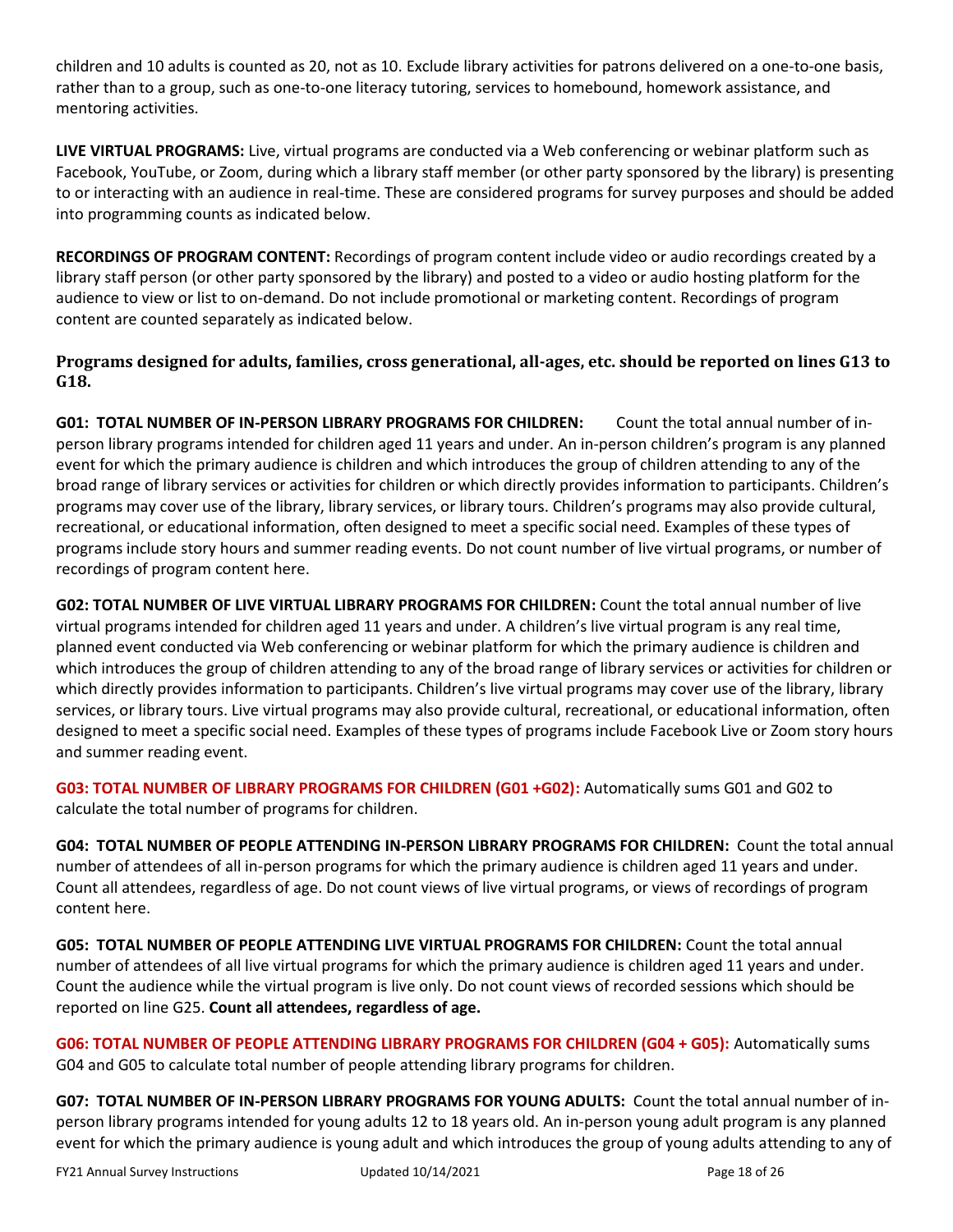the broad range of library services or activities for young adults or which directly provides information to participants. Young adult programs may cover use of the library, library services, or library tours. Young adult programs may also provide cultural, recreational, or educational information, often designed to meet a specific social need. Examples of these types of programs include book clubs and summer reading events. Do not count number of live virtual programs, or number of recordings of program content here.

**G08: TOTAL NUMBER OF LIVE VIRTUAL LIBRARY PROGRAMS FOR YOUNG ADULTS:** Count the total annual number of live virtual programs intended for young adults aged 12 to 18 years old. A young adult live virtual program is any real time, planned event conducted via Web conferencing or webinar platform for which the primary audience is young adults and which introduces the group of young adults attending to any of the broad range of library services or activities for young adults or which directly provides information to participants. Young adult live virtual programs may cover use of the library, library services, or library tours. Live virtual programs may also provide cultural, recreational, or educational information, often designed to meet a specific social need. Examples of these types of programs include Facebook Live or Zoom book clubs and summer reading events.

**G09: TOTAL NUMBER OF LIBRARY PROGRAMS FOR YOUNG ADULTS (G07 + G08):** Automatically sums G07 and G08 to calculate total number of library programs for young adults.

**G10: TOTAL NUMBER OF PEOPLE ATTENDING IN-PERSON LIBRARY PROGRAMS FOR YOUNG ADULTS**: Count the total annual number of attendees of all in-person programs for which the primary audience is young adults aged 12 to 18 years old. Count all attendees, regardless of age. Do not count views of live virtual programs, or views of recordings of program content here.

**G11: TOTAL NUMBER OF PEOPLE ATTENDING LIVE VIRTUAL PROGRAMS FOR YOUNG ADULTS:** Count the total annual number of attendees of all live virtual programs for which the primary audience is young adults aged 12 to 18 years old. Count the audience while the virtual program is live only. Do not count views of recorded sessions which should be reported on line G25. Count all attendees, regardless of age.

**G12: TOTAL NUMBER OF PEOPLE ATTENDING LIBRARY PROGRAMS FOR YOUNG ADULTS (G10 + G11):** Automatically sums G10 and G11 to calculate total number of people attending programs for young adults.

**G13: TOTAL NUMBER OF IN-PERSON LIBRARY PROGRAMS FOR ADULTS, FAMILIES, ETC.:** Count the total annual number of in-person library programs intended for adults aged 19 and over. An in-person adult program is any planned event for which the primary audience is adult and which introduces attendees to any of the broad range of library services or activities for adults or which directly provides information to participants. Adult programs may cover use of the library, library services, or library tours. Adult programs may also provide cultural, recreational, or educational information, often designed to meet a specific social need. Examples of these types of programs include book clubs and summer reading events. **NOTE: Programs designed for all-ages, cross generational, families, etc. should also be reported on this line.** Do not count number of live virtual programs, or number of recordings of program content here.

**G14: TOTAL NUMBER OF LIVE VIRTUAL PROGRAMS FOR ADULTS, FAMILIES, ETC.:** Count the total annual number of live virtual programs intended for adults aged 19 and over. An adult live virtual program is any real time, planned event conducted via Web conferencing or webinar platform for which the primary audience is adults and which introduces the group of adults attending to any of the broad range of library services or activities for adults or which directly provides information to participants. Adult live virtual programs may cover use of the library, library services, or library tours. Live virtual programs may also provide cultural, recreational, or educational information, often designed to meet a specific social need. Examples of these types of programs include Facebook Live or Zoom book clubs and summer reading events. **NOTE: Programs designed for all-ages, cross generational, families, etc. should also be reported on this line.**

**G15: TOTAL NUMBER OF LIBRARY PGORAMS FOR ADULTS, FAMILIES, ETC. (G13 + G14):** Automatically sums G13 and G14 to calculate the total number of library programs for adults, families, etc.

**G16: TOTAL NUMBER OF PEOPLE ATTENDING IN-PERSON LIBRARY PROGRAMS FOR ADULTS, FAMILIES, ETC.:** Count the total annual number of attendees of all in-person library programs intended for adults aged 19 and over. Include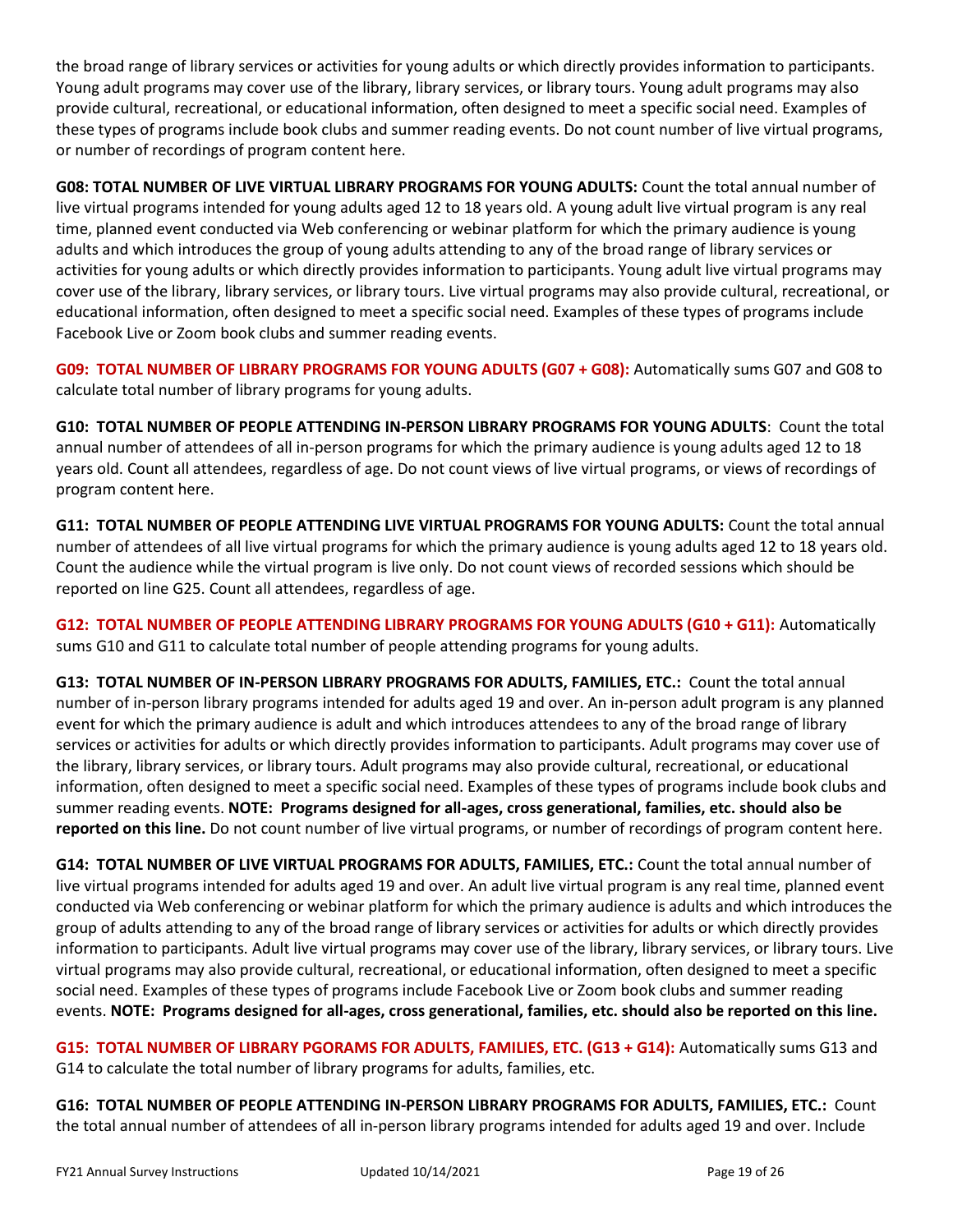program attendance for programs intended for families or general audiences on this line. Count all attendees regardless of age. Do not count views of live virtual programs, or recordings of program content here.

**G17: TOTAL NUMBER OF PEOPLE ATTENDING VIRTUAL PROGRAMS FOR ADULTS, FAMILIES, ETC.:** Count the total annual number of attendees of all live virtual programs for which the primary audience is young adults aged 12 to 18 years old. Count the audience while the virtual program is live only. Do not count views of recorded sessions which should be reported on line G25. Count all attendees, regardless of age.

**G18: TOTAL NUMBER OF PEOPLE ATTENDING LIBRARY PROGRAMS FOR ADULTS, FAMILIES, ETC. (G16 + G17):**  Automatically sums G16 and G17 to calculate the total number of people attending library programs for adults, families, etc.

**G19: TOTAL NUMBER OF LIBRARY PROGRAMS (G03+G09+G15):** Automatically sums G03, G09, and G15 to calculate the total number of library programs.

**G20: TOTAL NUMBER OF PEOPLE ATTENDING LIBRARY PROGRAMS (G06+G12+ G18):** Automatically sums G06, G12, and G18 to calculate the total number of people attending library programs.

**G21: TOTAL NUMBER OF PROGRAM CONTENT RECORDINGS FOR CHILDREN:** A program content recording is a video or audio recording of content that meets the definition of a program except that it is not streamed live. Count the total annual number of program content recordings for which the primary audience is children aged 11 years and under.

**G22: TOTAL NUMBER OF PROGRAM CONTENT RECORDINGS FOR YOUNG ADULTS:** A program content recording is a video or audio recording of content that meets the definition of a program except that it is not streamed live. Count the total annual number of program content recordings for which the primary audience is young adults aged 12 to 18 years old.

**G23: TOTAL NUMBER OF PROGRAM CONTENT RECORDINGS FOR ADULTS, FAMILIES, ETC.:** A program content recording is a video or audio recording of content that meets the definition of a program except that it is not streamed live. Count the total annual number of program content recordings for which the primary audience is adults aged 19 and above. Include program content recordings intended for families or general audiences on this line.

**G24: TOTAL NUMBER OF PROGRAM CONTENT RECORDINGS (G21 + G22 + G23):** Automatically sums G21, G22, and G23 to calculate the total number of program content recordings.

**G25: TOTAL NUMBER OF VIEWS OF PROGRAM CONTENT RECORDINGS FOR CHILDREN:** A program content recording is a video or audio recording of content that meets the definition of a program except that it is not streamed live. Count the total annual number views of recordings of program content for which the primary audience is children aged 11 years and under. NOTE: For events made available via Facebook, report 1-minute views. For other platforms, report unique views.

**G26: TOTAL NUMBER OF VIEWS OF PROGRAM CONTENT RECORDINGS FOR YOUNG ADULTS:** A program content recording is a video or audio recording of content that meets the definition of a program except that it is not streamed live. Count the total annual number views of recordings of program content for which the primary audience is young adults aged 12 to 18 years old. NOTE: For events made available via Facebook, report 1-minute views. For other platforms, report unique views.

**G27: TOTAL NUMBER OF VIEWS OF PROGRAM CONTENT RECORDINGS FOR ADULTS, FAMILIES, ETC.:** A program content recording is a video or audio recording of content that meets the definition of a program except that it is not streamed live. Count the total annual number views of recordings of program content for which the primary audience is adults aged 19 and over. Include program content recordings intended for families or general audiences on this line. NOTE: For events made available via Facebook, report 1-minute views. For other platforms, report unique views.

**G28: TOTAL NUMBER OF VIEWS OF PROGRAM CONTENT RECORDINGS (G25 + G26 + G27):** Automatically sums G25, G26, and G27 to calculate the total number of views of program content recordings.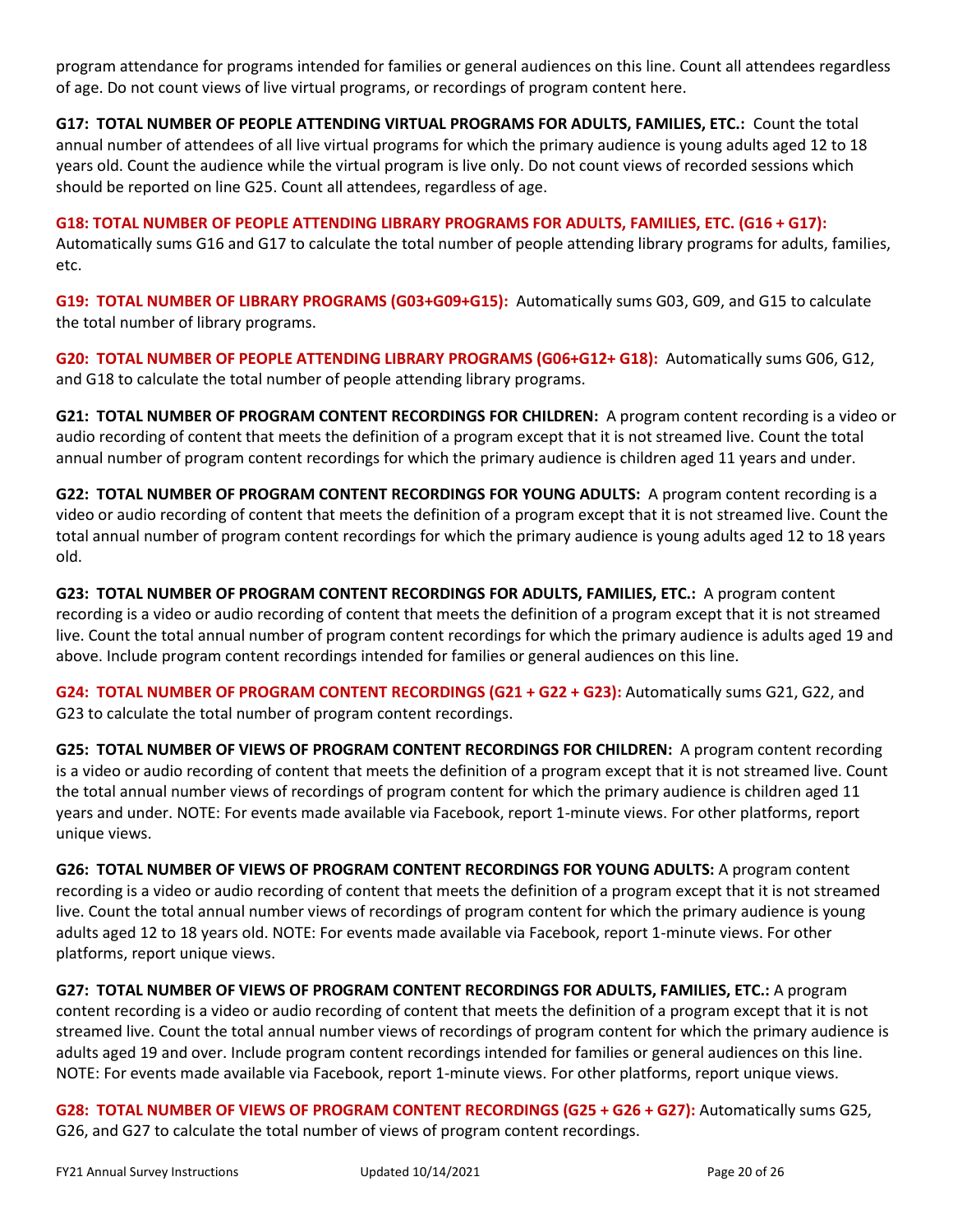### *OTHER SERVICES*

**G29: DOOR COUNT ANNUALLY:** Report the total annual number of library visits, for any reason, including:

- ❖ To attend programs
- ❖ To use meeting rooms
- ❖ To use the library's computers
- ❖ To use a water fountain or restroom
- ❖ To use of the library's collection or to check out items
- ❖ For any other visit

If an actual door count is unavailable, it is acceptable to conduct a one-week sample. Determine an annual estimate by counting visits during a typical week and multiplying the count by 52. A "typical week" is a time that is neither unusually busy nor unusually slow. Avoid holidays, vacation periods for key staff, or days when unusual events are taking place in the community or the library. Choose a week in which the library is open its regular hours. Include seven consecutive calendar days, from Sunday through Saturday (or whenever the library is usually open). **NOTE: do not count curbside delivery or other services provided while the library is physically closed to the public as door count.**

**G30: IS ANNUAL DOOR COUNT BASED ON AN ANNUAL COUNT (I.E. WITH A DOOR COUNTER) OR AN ANNUAL ESTIMATE BASED ON A TYPICAL WEEK OR WEEKS?** Select either Annual Count or Annual Estimate based on typical week(s). If unsure leave blank and skip to question G31.

**G31: TOTAL NUMBER OF REFERENCE TRANSACTIONS ANNUALLY –** Reference Transactions are information consultations in which library staff recommend, interpret, evaluate, and/or use information resources to help others to meet particular information needs.

Reference transactions do not include formal instruction or exchanges that provide assistance with locations, schedules, equipment, supplies, or policy statements.

### NOTES:

- 1. A reference transaction includes information and referral services, unscheduled individual instruction and assistance in using information sources (including websites and computer-assisted instruction).
- 2. Count Readers Advisory questions as reference transactions.
- 3. Information sources include (a) printed and nonprinted material; (b) machine-readable databases (including computer-assisted instruction); (c) the library's own catalogs and other holdings records; (d) other libraries and institutions through communication or referral; and (e) persons both inside and outside the library.
- 4. When a staff member uses information gained from previous use of information sources to answer a question, the transaction is reported as a reference transaction even if the source is not consulted again.
- 5. If a contact includes both reference and directional services, it should be reported as one reference transaction.
- 6. Duration should not be an element in determining whether a transaction is a reference transaction.
- 7. Do not include transactions that include only a directional service, such as instruction for locating staff, library users, or physical features within the library. Examples of directional transactions include, "Where is the reference librarian? Where is Susan Smith? Where is the rest room? Where are the 600s? Can you help me make a photocopy?"

#### Annual Count vs. Annual Estimate

If an annual count of reference transactions is unavailable, count reference transactions during a typical week or weeks, and multiply the count to represent an annual estimate.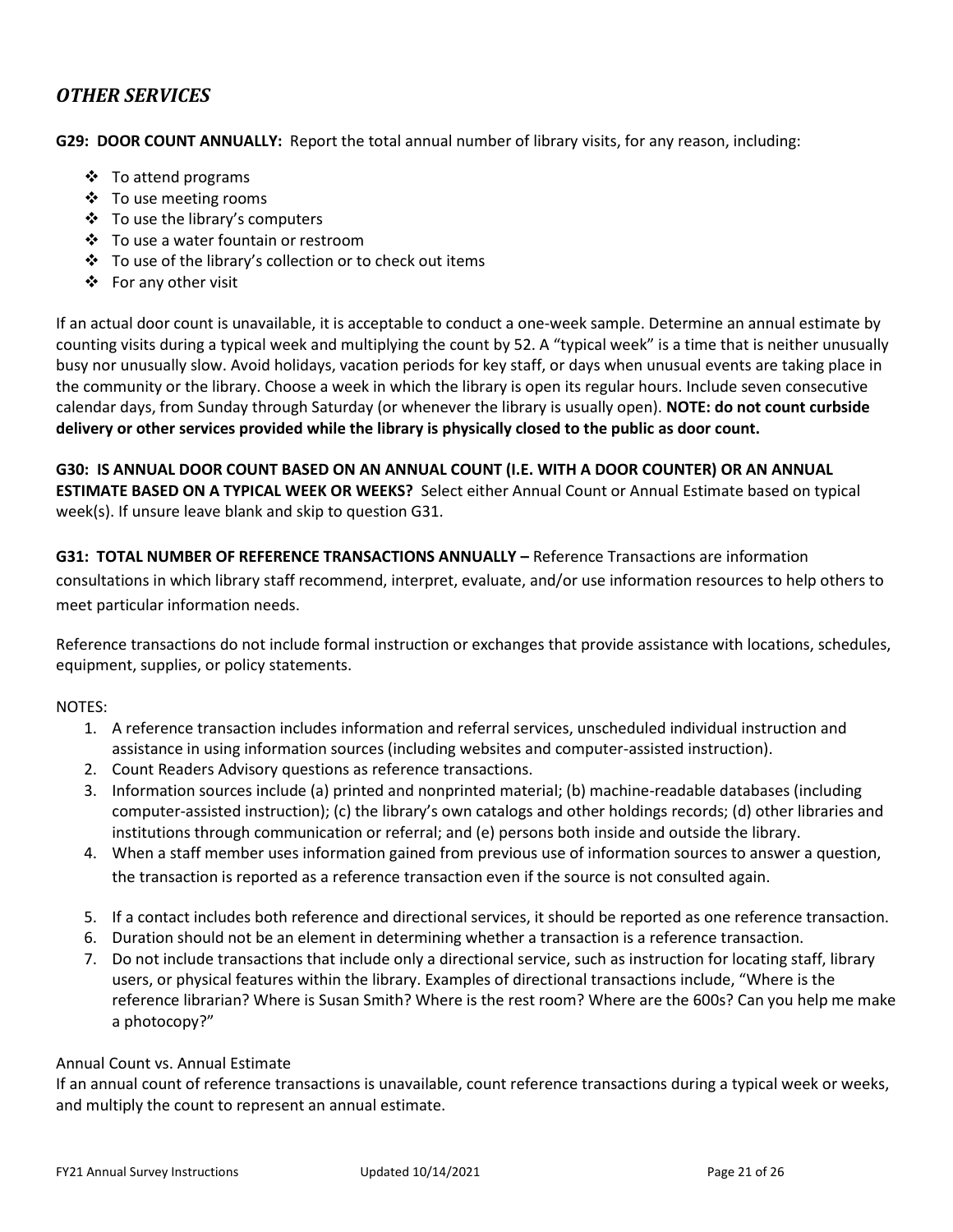A "typical week" is a time that is neither unusually busy nor unusually slow. Avoid holiday times, vacation periods for key staff, or days when unusual events are taking place in the community or in the library. Choose a week in which the library is open its regular hours.

Example: If there are four weeks sampled, multiply the totals for those four weeks by 13 to get an estimate for the full year. If the sample is done twice a year (one week at each time, two weeks total) multiply the count by 26 to get the estimated annual count.

**G32: IS NUMBER OF REFERENCE TRANSACTIONS BASED ON AN ANNUAL COUNT (I.E. WITH A DOOR COUNTER) OR AN ANNUAL ESTIMATE BASED ON A TYPICAL WEEK OR WEEKS?** Select either Annual Count or Annual Estimate based on typical week(s). If unsure leave blank and skip to question G33.

**G33: NUMBER OF INTERNET COMPUTERS FOR PUBLIC USE:** Report the number of the library's Internet computers and laptops, whether purchased, leased, or donated, used by the general public in the library. Include computers that are used by both staff and public and by public only.

**G34: NUMBER OF USES OF PUBLIC INTERNET COMPUTERS ANNUALLY (YOU MAY COUNT A TYPICAL WEEK AND MULTIPLY BY 52):** Report the total annual number of uses of library-owned public Internet computers in the library. If the computer is used for multiple purposes (Internet access, word-processing, OPAC, etc.) and Internet uses cannot be isolated, report all usage. A typical week or other reliable estimate may be used to determine the number. If a week is used to count, multiply by 52 to determine the annual number. Sign-up forms or web-log tracking software also may provide a reliable count of users.

Count each use of the public internet computers, regardless of the amount of time spent on the computer. A customer who uses the library's public internet computers three times in a year would count as three uses. For confidentiality purposes, it is recommended that, after recording the needed statistics, logs be discarded each day. Count customer wireless access on line G35 or G36.

**G35: IS THE NUMBER OF USES OF PUBLIC INTERNET COMPUTERS BASED ON AN ANNUAL COUNT OR AN ANNUAL ESTIMATE BASED ON A TYPICAL WEEK OR WEEKS? -** Select either Annual Count or Annual Estimate based on typical week(s). If unsure leave blank and skip to question G36. **(NEW)**

**G36: NUMBER OF WIRELESS SESSIONS ANNUALLY –** For libraries subscribing to the statewide WhoFi Service. Prefilled and locked by the State Library. Report the use of the library's wireless network by all wireless devices. Include use by both public owned and library owned wireless devices. Report any use not covered by the WhoFi service on line G36. Prefilled and locked by the State Library.

**G37: NUMBER OF WIRELESS SESSIONS ANNUALLY – For libraries without the statewide Whofi service.** Report the use of the library's wireless network by all wireless devices. Include use by both public owned and library owned wireless devices. Only report this data if you have been collecting it. If you do not have the data for FY21, report N/A. If you do not provide wireless access for the public, report 0.

**G38: NUMBER OF WIRELESS SESSIONS ANNUALLY (G36+G37):** Automatically sums G36 and G37.

**G39: IS THE NUMBER OF USES OF WIRELESS SESSIONS ANNUALLY BASED ON AN ANNUAL COUNT OR AN ANNUAL ESTIMATE BASED ON A TYPICAL WEEK OR WEEKS? -** Select either Annual Count or Annual Estimate based on typical week(s). Libraries that use the WhoFi service only should report as an annual count. If unsure leave blank and skip to question G40. **(NEW)**

**G40: WEBSITE VISITS FOR LIBRARIES WITH A PLOW WEBSITE ANNUALLY:** Visits represent the annual number of sessions initiated by all users from inside or outside the library to the library website. The library website consists of all webpages under the library's domain. A website "visit" or "session" occurs when a user connects to the library's website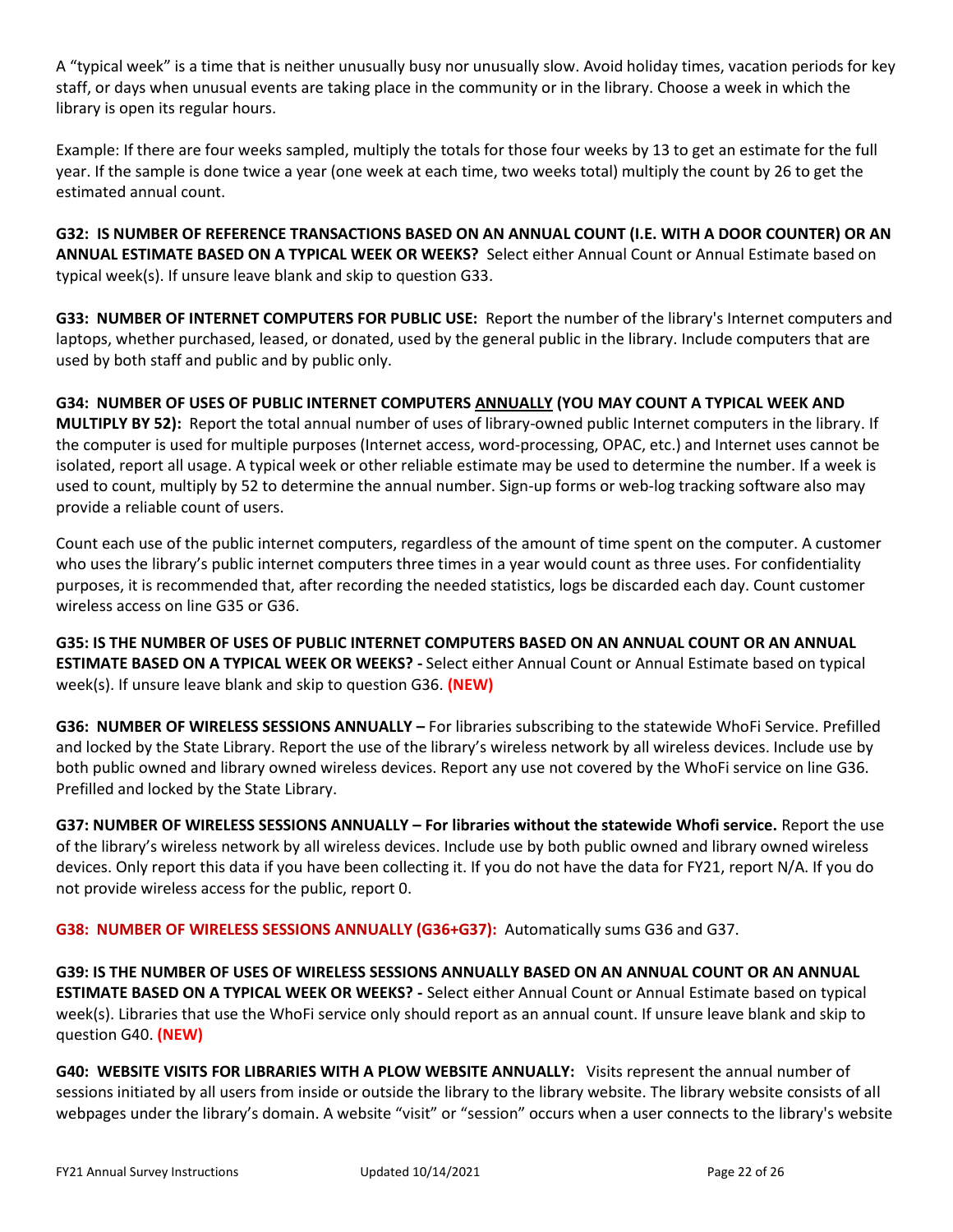for any length of time or purpose, regardless of the number of pages or elements viewed. Usage of library social media accounts (e.g., Facebook, Twitter, etc.) should not be reported here. Prefilled and locked by the State Library.

**G41: WEBSITE VISITS FOR ALL OTHER LIBRARIES ANNUALLY:** Visits represent the annual number of sessions initiated by all users from inside or outside the library to the library website. The library website consists of all webpages under the library's domain. A website "visit" or "session" occurs when a user connects to the library's website for any length of time or purpose, regardless of the number of pages or elements viewed. Usage of library social media accounts (e.g., Facebook, Twitter, etc.) should not be reported here. Libraries unable to collect a count of their website visits should report **N/A**. Libraries without websites should report **-3.** Libraries with PLOW websites should answer 0 for this question.

**G41: TOTAL WEBSITE VISITS ANNUALLY (G40+G41):** Automatically sums G40 + G41 to calculate total annual website use.

## Section H – Library Buildings – Hours and Square Footage

**Make sure to consider closures due to COVID-19 when calculating the answers for H01 and H02. For example, if your library is normally open for 52 weeks, but was closed for 20 weeks due to COVID-19, report 32 on line H02.** 

**H01: TOTAL NUMBER OF HOURS OPEN TO THE PUBLIC DURING FY21 (JULY 1, 2020 TO JUNE 30, 2021) AT THE MAIN LIBRARY ONLY:** This is the number of annual public service hours for the main library. Include the actual hours open for public service. Minor variations in public service hours need not be included. Extensive hours closed to the public due to natural disasters or other events such as COVID-19 closures or building projects should be subtracted from the total number of hours open. The main library is considered physically closed when the public cannot access the building, regardless of staff access. A building can be physically closed but still offer virtual, Wi-Fi, or "curbside" services outside the building. **DO NOT** count branches or bookmobiles for this count.

**H02: TOTAL NUMBER OF WEEKS OPEN TO THE PUBLIC DURING FY21 (JULY 1, 2020 TO JUNE 30, 2021) AT THE MAIN LIBRARY ONLY (ROUND TO THE NEAREST WHOLE NUMBER OF WEEKS):** This is the number of weeks during the fiscal year that the main library was open to the public. The count should be based on the number of weeks that the main library was open for half or more of its scheduled service hours. Weeks closed to the public due to natural disasters or other events such COVID-19 closures or building projects should be subtracted from the total number of weeks open. For example, if a library is normally open 52 weeks a year, but is closed for 4 weeks due to natural disaster, COVID 19, renovations, etc. report this as 48 weeks for the fiscal year of the event. The main library is considered physically closed when the public cannot access the building, regardless of staff access. A building can be physically closed but still offer virtual, Wi-Fi, or "curbside" services outside the building. **DO NOT** count branches or bookmobiles in this count.

Round fractions to the nearest whole number of weeks. If the library was open at least half of its scheduled hours in a given week, round up to the next week. If the library was open less than half of its scheduled hours, round down.

**H03: SQUARE FOOTAGE OF MAIN LIBRARY:** Report the area on all floors enclosed by the outer walls of the library. Include all areas occupied by the library, including those areas shared with other agencies and areas off-limits to the public. Prefilled and locked by the State Library. Please contact Scott Dermont at [scott.dermont@iowa.gov](mailto:scott.dermont@iowa.gov) if the square footage of your main library has changed.

**H04: TOTAL NUMBER OF WEEKS THE MAIN LIBRARY WAS CLOSED TO THE PUBLIC DURING FY21 (JULY 1, 2020 TO JUNE 30, 2021) DUE TO COVID-19:** This is the number of weeks during the year that due to the Coronavirus (COVID-19) pandemic, the main library building was physically closed and the public could not enter, when it otherwise would have been open.

NOTE: Round to the nearest whole number. If building did not close to the public due to the pandemic, enter zero.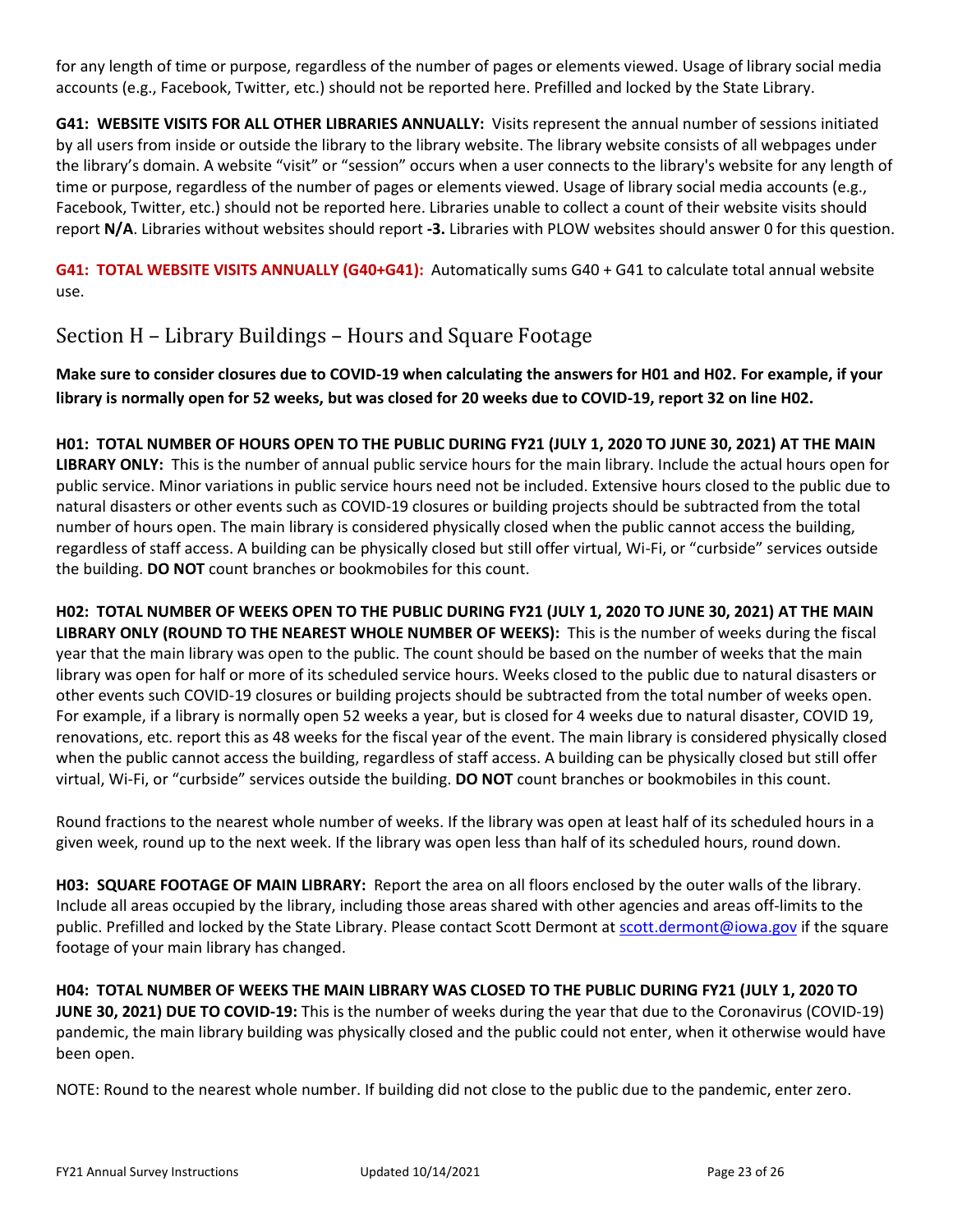The main library is considered physically closed when the public cannot access the building, regardless of staff access. A building can be physically closed but still offer virtual, Wi-Fi, or "curbside" services outside the building.

**H05: TOTAL NUMBER OF WEEKS THE MAIN LIBRARY HAD LIMITED OCCUPANCY DUE TO COVID-19:** This is the number of weeks during the year that the main library implemented limited public occupancy practices for in-person services at the library building in response to the Coronavirus (COVID-19) pandemic.

NOTE: Round to the nearest whole number. If the main library building did not have a limited occupancy or similar practice due to the pandemic, enter zero. Weeks can be counted in both data elements H02 and H05 (that is, a library could be open to the public and could implement limited occupancy practices in the same week. A library implementing limited occupancy practices is considered open).

Limited public occupancy practices can include reduced hours open, limits on the number of public members inside the physical building, appointment only on-site library use, visitor time limits, closed stacks or meeting rooms, etc.

## **Section H Part 2 – Branches and Bookmobiles**

Enter information for each branch or bookmobile on separate lines. Click the "Add Group" button to report multiple branches or bookmobiles. Do not include information for your main library in this section – that is already covered by questions H01-H05.

**Make sure to consider closures due to COVID-19 when calculating the answers for H07 and H08. For example, if your branch or bookmobile is normally open for 40 weeks, but was closed for 10 weeks due to COVID-19, report 30 on line H08.** 

**If the Branch or Bookmobile name, address, or phone number has changed since last year, contact Scott Dermont at [scott.dermont@iowa.gov](mailto:scott.dermont@iowa.gov) for corrections.**

NOTE: Libraries without branches should skip questions H06 to H11 and leave them blank.

**H06: BRANCH OR BOOKMOBILE NAME:** Report the full name of each branch library or bookmobile. If your library has no branches, you should not fill out questions H06 to H11.

**H07: TOTAL NUMBER OF HOURS OPEN TO THE PUBLIC DURING FY21 (JULY 1, 2020 TO JUNE 30, 2021) AT THE BRANCH OR BOOKMOBILE:** This is the number of annual public service hours for the branch or bookmobile. Include the actual hours open for public service. Minor variations in public service hours need not be included. Extensive hours closed to the public due to natural disasters or other events should be excluded from the count

**H08: TOTAL NUMBER OF WEEKS OPEN TO THE PUBLIC DURING FY21 (JULY 1, 2020 TO JUNE 30, 2021) AT THE BRANCH OR BOOKMOBILE (ROUND TO THE NEAREST WHOLE NUMBER OF WEEKS):** This is the number of weeks during the year that the branch or bookmobile was open. The count should be based on the number of weeks that branch or bookmobile was open for half or more of its scheduled service hours. Weeks closed to the public due to natural disasters or other events should be subtracted from the total number of weeks open. For example, if a library is normally open 52 weeks a year, but is closed for 4 weeks due to natural disaster, renovations, etc. report this as 48 weeks for the fiscal year of the event.

Round fractions to the nearest whole number of weeks. If the branch or bookmobile were open at least half of its scheduled hours in a given week, round up to the next week. If the branch or bookmobile were open less than half of its scheduled hours, round down.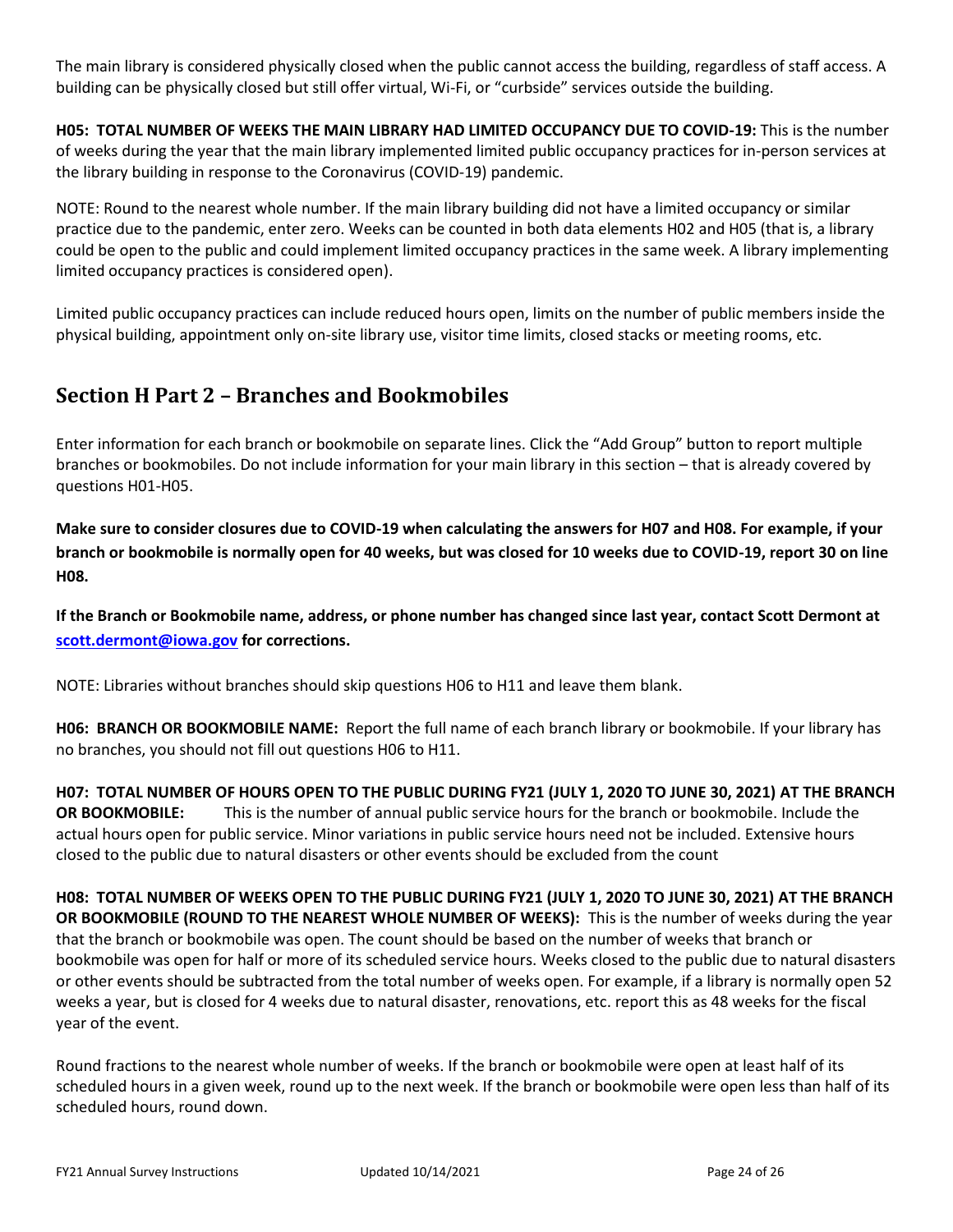**H09: SQUARE FOOTAGE OF BRANCH LIBRARY (DO NOT REPORT SQUARE FOOTAGE OF BOOKMOBILES):** This is the area on all floors enclosed by the outer walls of the branch library. Include all areas occupied by the branch library, including those areas shared with other agencies and areas off-limits to the public.

**H10: TOTAL NUMBER OF WEEKS THE BRANCH OR BOOKMOBILE WAS CLOSED TO THE PUBLIC DURING FY21 (JULY 1, 2020 TO JUNE 30, 2021) DUE TO COVID-19:** This is the number of weeks during the year that due to the Coronavirus (COVID-19) pandemic, the branch building, or bookmobile, was physically closed and the public could not enter, when it otherwise would have been open.

NOTE: Round to the nearest whole number. If building or bookmobile did not close to the public due to the pandemic, enter zero.

The branch or bookmobile is considered physically closed when the public cannot access the building or bookmobile, regardless of staff access. A building or bookmobile can be physically closed but still offer virtual, Wi-Fi, or "curbside" services outside the building or bookmobile.

**H11: TOTAL NUMBER OF WEEKS THE BRANCH OR BOOKMOBILE HAD LIMITED OCCUPANCY DURING FY21 (JULY 1, 2020 TO JUNE 30, 2021) DUE TO COVID-19:** This is the number of weeks during the year that the branch or bookmobile implemented limited public occupancy practices for in-person services at the library building in response to the Coronavirus (COVID-19) pandemic.

NOTE: Round to the nearest whole number. If the branch building or bookmobile did not have a limited occupancy or similar practice due to the pandemic, enter zero. Weeks can be counted in both data elements H07 and H11 (that is, a library or bookmobile could be open to the public and could implement limited occupancy practices in the same week. A branch or bookmobile implementing limited occupancy practices is considered open).

Limited public occupancy practices can include reduced hours open, limits on the number of public members inside the physical building, appointment only on-site library use, visitor time limits, closed stacks or meeting rooms, etc.

## **Section H Totals**

### **H12: TOTAL NUMBER OF HOURS OPEN ANNUALLY AT THE MAIN LIBRARY AND ALL BRANCHES (H01+H07):**

Automatically sums H01 and H07 from each repeatable group to determine the total number of hours open at the main library and all branches and bookmobiles. Click the "SAVE" button to calculate the total.

### **H13: TOTAL NUMBER OF WEEKS OPEN ANNUALLY AT THE MAIN LIBRARY AND ALL BRANCHES (H02+H08):**

Automatically sums H02 and H08 from each repeatable group to determine the total number of weeks open at the main library and all branches and bookmobiles. Click the "SAVE" button to calculate the total.

**H14: TOTAL SQUARE FOOTAGE OF MAIN AND ALL BRANCH LIBRARIES (H03+H09):** Sums line H03 and line H09 from each repeatable group to determine total square footage in your library including all branches. Click the save button to calculate the total.

## **Section I – COVID 19 related questions**

The following questions were added in the FY20 survey in order to assess the impact of the COVID-19 pandemic on library services. The impact extended into FY21, so we will continue with most of these questions this year. Answer Yes or No to the following questions if you know for sure that you provided the listed service or not. If you aren't sure, leave the question blank.